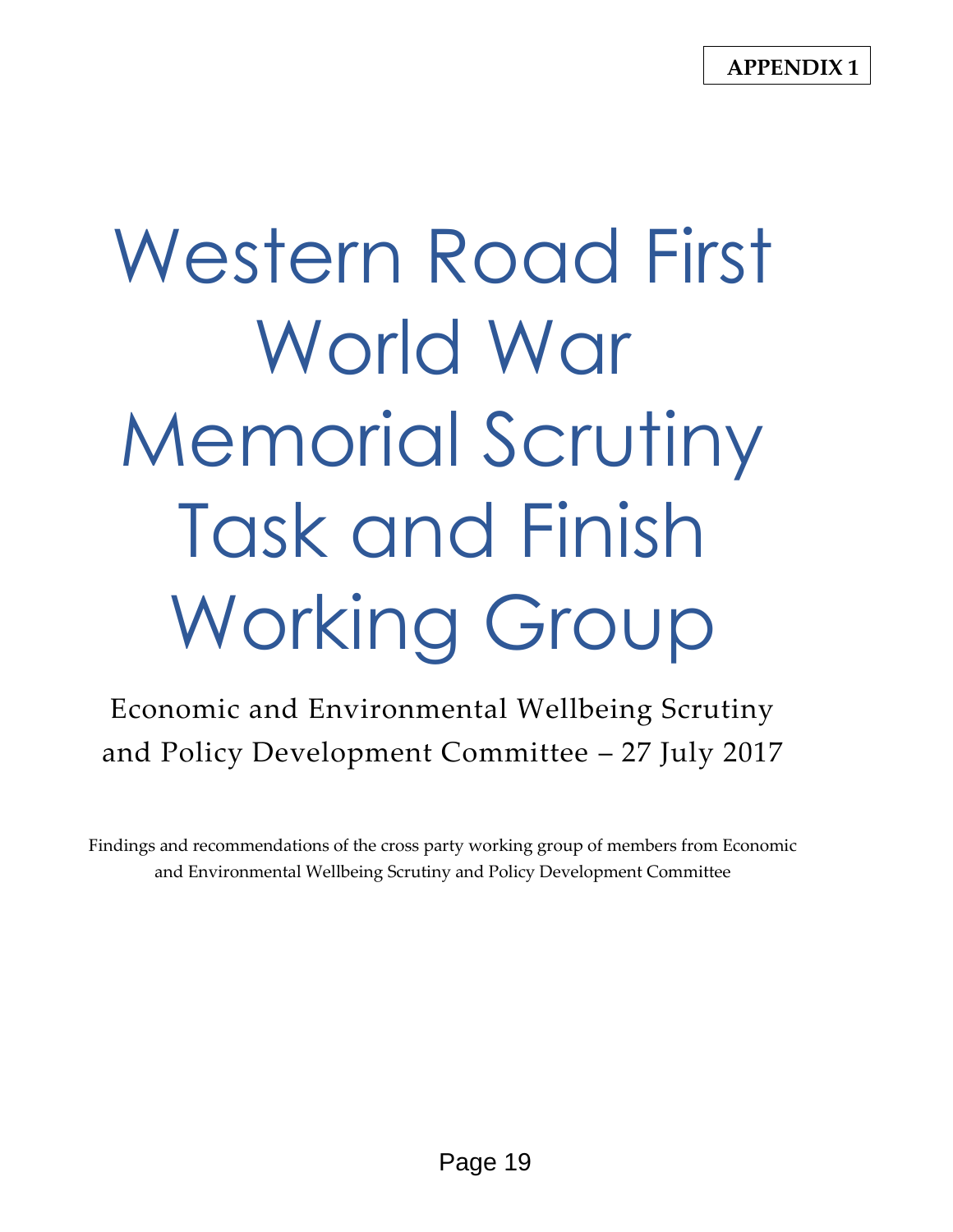#### Contents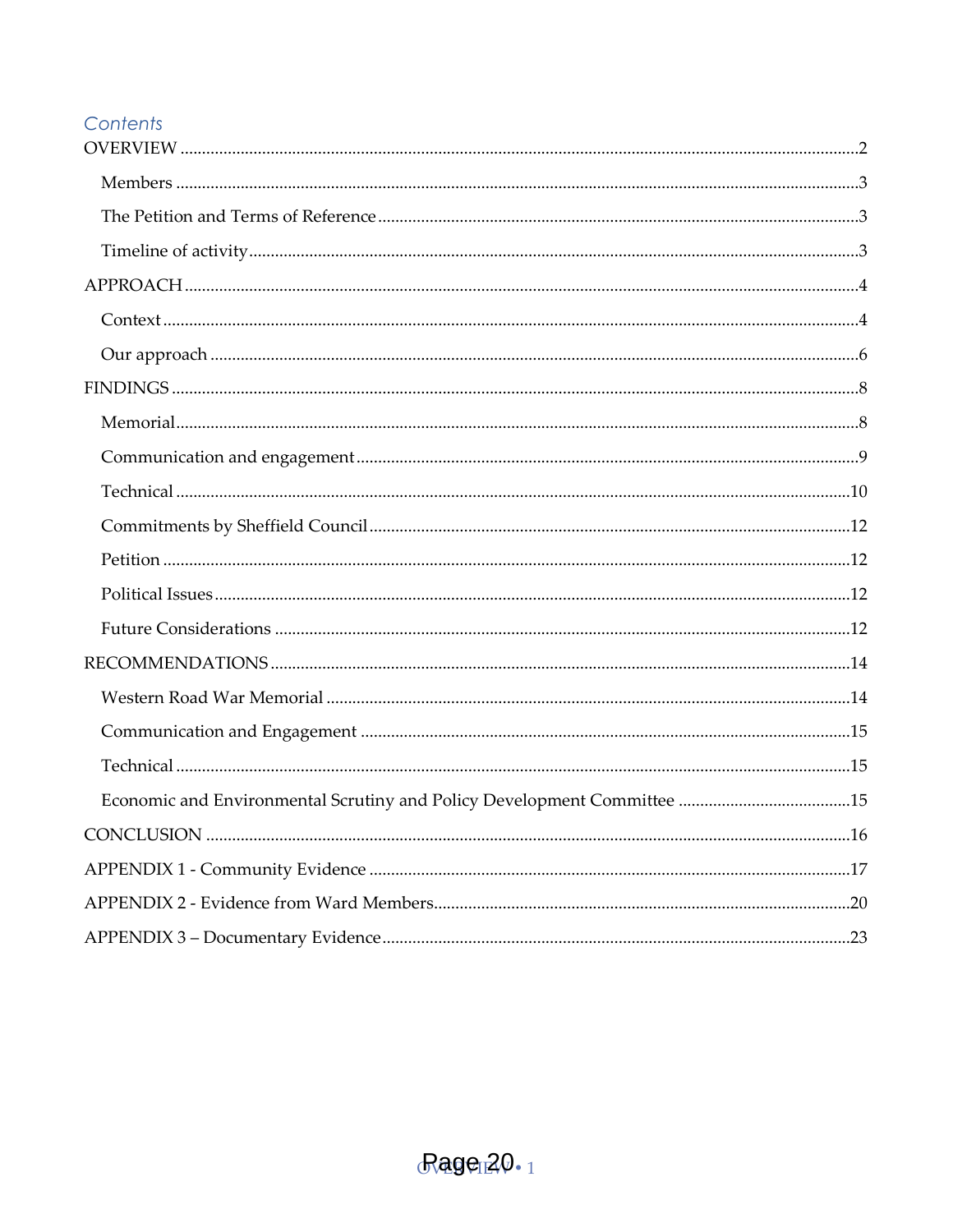# Western Road First World War Memorial Scrutiny Task and Finish Working Group

Economic and Environmental Wellbeing Scrutiny and Policy Development Committee – 27 July 2017

### <span id="page-2-0"></span>*OVERVIEW*

The cross-party Scrutiny Working Group of the Economic and Environmental Wellbeing Scrutiny and Policy Development Committee was set up in response to a petition submitted January 2017 to Sheffield City Council and was tasked by Full Council to gather information and evidence in relation to the Western Road First World War Memorial. After completing evidence and information gathering, this report has been drafted for consideration by the full Scrutiny Committee that will then present its findings and recommendations to Sheffield City Council for decision. Please note that the reporting process has been delayed as a result of Pre-Election Rules on Publicity (PERP also known as Purdah) coming into force following the announcement of the General Election to be held on  $8<sup>th</sup>$  June 2017.

The report includes information about the cross-party Scrutiny Working Group, its approach and findings. The report recommends that the Western Road War Memorial, where street trees are intrinsic, warrants a different approach in the

*"The trees in Western Road and Gillott Street were planted in grateful appreciation of the part taken by former pupils of this school in the Great War 1914-1919"* 

 $\bullet$   $\bullet$   $\bullet$ 



*[photo of wall of Westways School, Western Road - Note: Gillott Street is now known as Mona Avenue]*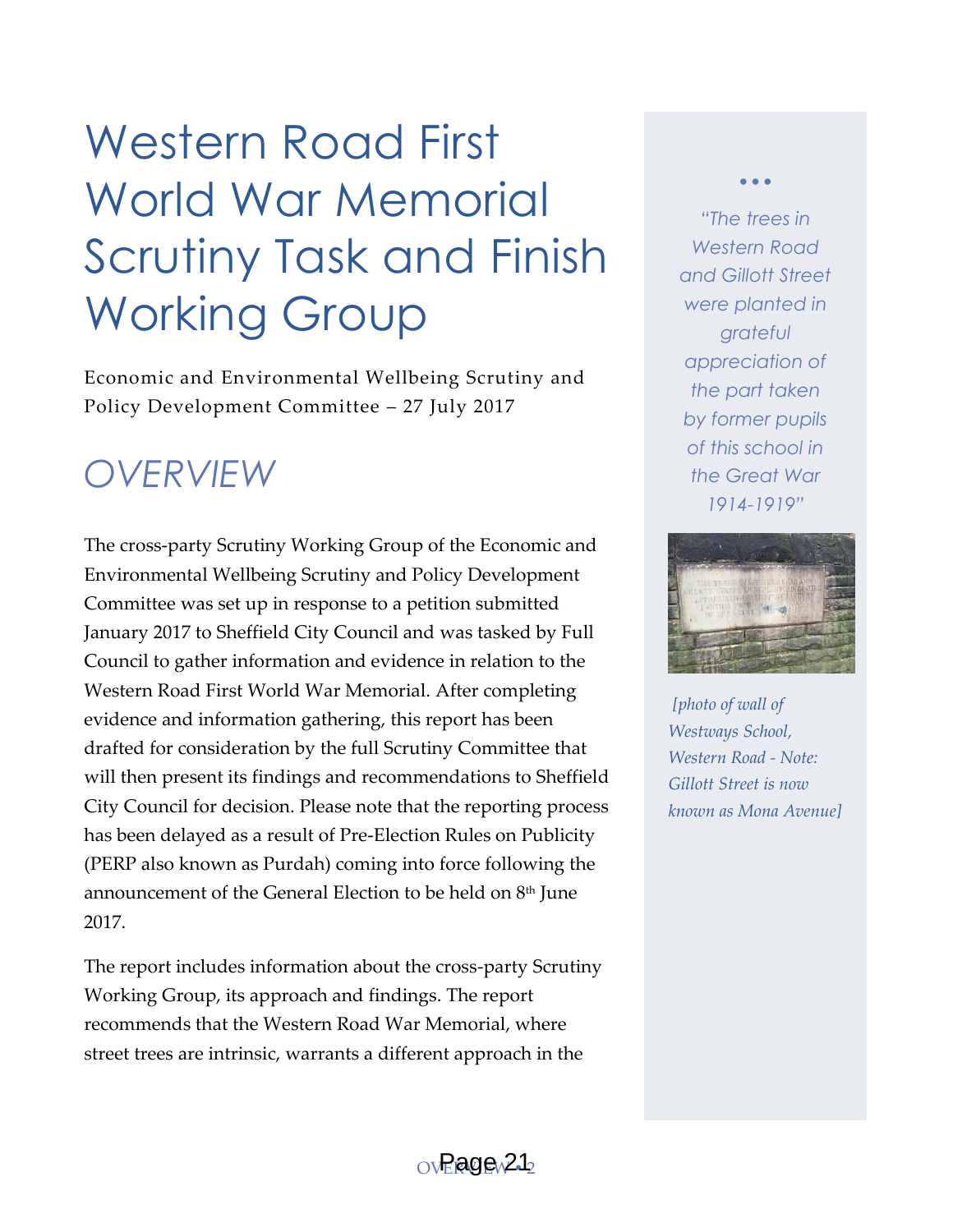Streets Ahead programme ongoing contract and sets out a series of recommendations on three main themes:

- 1. The nature of the Western Road War Memorial, tree maintenance and management
- 2. Communication and engagement with residents
- 3. Analysis of Technical evidence

Whilst the recommendations relate to the specific purpose of the working group in regards to the Western Road First World War Memorial, we believe that they would be relevant to all war memorials in Sheffield where street trees are intrinsic.

#### <span id="page-3-0"></span>**Members**

The Scrutiny Working Group, set up in January 2017 comprises seven members from Economic and Environmental Wellbeing Scrutiny and Policy Development Committee (2016/17), and is politically proportionate. Members are: Cllrs Lisa Banes (working group Chair), Neale Gibson, Abdul Khayum, Steve Wilson, Penny Baker, Martin Smith, Rob Murphy.

#### <span id="page-3-1"></span>The Petition and Terms of Reference

On the January 2017 the Council resolved:

'That this Council notes the petition calling on the Council to 'save Western Road First World War Memorial Trees from destruction', acknowledges the work already initiated by the Council, as reported at this meeting, following the Notice of Motion containing reference to this matter which was considered at the last meeting of the Council, and refers the petition to the Economic and Environmental Wellbeing Scrutiny and Policy Development Committee to enable a cross party working group, working with relevant interested parties, to consider the issue and develop recommendations for the Committee to consider.'

The Scrutiny Working Group established its terms of reference based on the resolution, specifically in relation to the Western Road First World War Memorial and set out how it would gather information and evidence, and work with and, hear from a range of stakeholders and interested parties; and develop recommendations for the Committee to consider in regard to the future of the memorial.

#### <span id="page-3-2"></span>Timeline of activity

- Draft Scope and membership of Scrutiny Working Group agreed by Economic and Environmental Wellbeing Scrutiny and Policy Development Committee – 25<sup>th</sup> January 2017
- Meetings of the Scrutiny Working Group 2017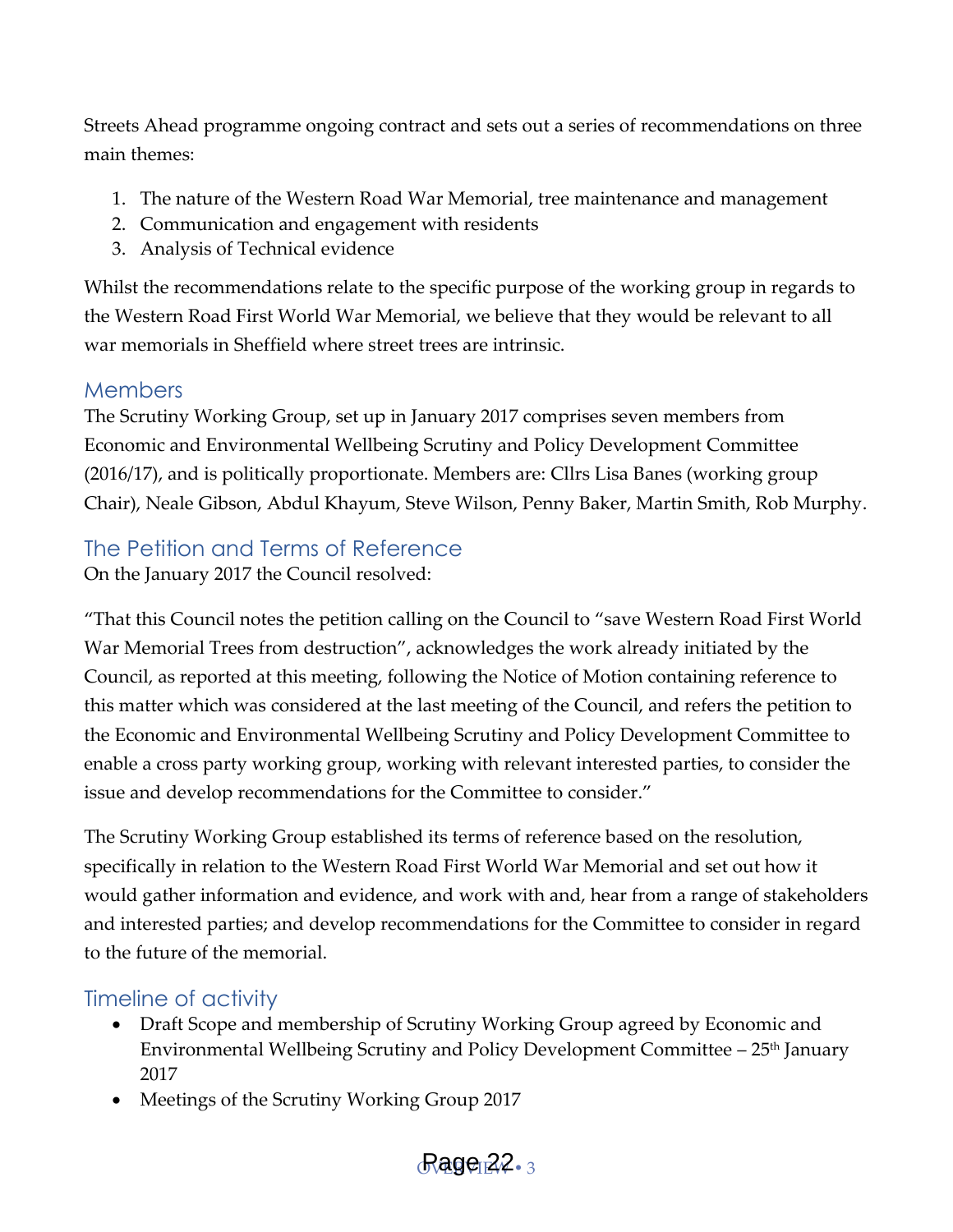- o Monday 6th February purpose, project plan, evidence
- $\circ$  Tuesday 14<sup>th</sup> February with ward members and officers
- o Friday 24<sup>th</sup> February fact finding visit to Western Road
- $\circ$  Thursday 9<sup>th</sup> March with ward members
- $\circ$  Tuesday 4<sup>th</sup> April assimilate evidence, identify gaps, and with officers
- $\circ$  Thursday 6<sup>th</sup> April community evidence sessions
- $\circ$  Friday 21<sup>st</sup> April with officers and consideration of reports of the Independent Tree Panel and the Council's technical report
- o Friday 28th April evidence review and formulation of recommendations
- Meeting of Chair with resident to share scrutiny working group process Thursday  $9<sup>th</sup>$ March
- Share draft recommendations with Economic and Environmental Wellbeing Scrutiny and Policy Development Committee – this was postponed as a result of PERP.

# <span id="page-4-0"></span>*APPROACH*

#### <span id="page-4-1"></span>**Context**

Streets Ahead is a city wide highways maintenance contract between the Council and Amey to upgrade Sheffield's roads, pavements, street lights, bridges and other items on and around Sheffield streets over a 25 year period. The programme began in 2012 and Amey are responsible for the work as part of a Private Finance Initiative (PFI).

A private finance initiative (PFI) is a method of providing funds for major [capital](http://www.investopedia.com/terms/c/capital-investment.asp)  [investments](http://www.investopedia.com/terms/c/capital-investment.asp) where private firms are contracted to complete and manage public projects. Under a private finance initiative, the [private company,](http://www.investopedia.com/video/play/private-sector/) instead of the government, handles the up-front costs. The project is then leased to the public, and the government authority makes annual payments to the [private company.](http://www.investopedia.com/terms/p/privatecompany.asp)

<http://www.investopedia.com/terms/p/privatefinanceinitiative.asp#ixzz4j99qyGXD>

Part of the contact involves a street tree replacement programme.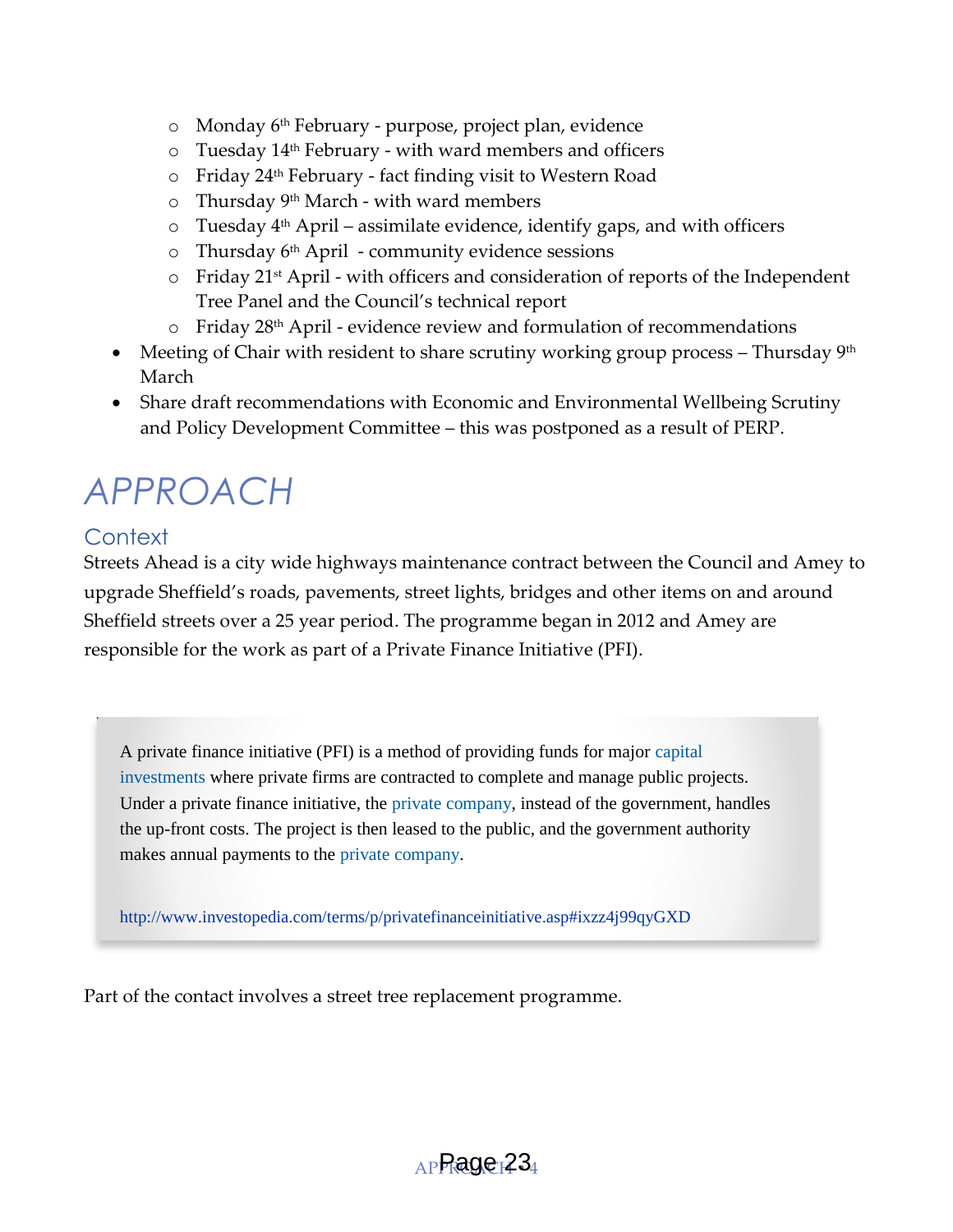The following extract from the Streets Ahead 5 Year Tree Management Strategy (2012-2017) explains the approach to removal of trees:

#### *Streets Ahead 5 Year Tree Management Strategy (2012-2017)*

#### *(section 3.1 – 6Ds Criteria)*

The removal of street trees will only be considered as a last resort where there are no other reasonably practicable management options available to ensure safety or prevent damage to surrounding structures. Removals will only be specified by suitably qualified and experienced surveyors and where necessary additional decay detection equipment will be used to confirm any recommendations. All trees removed will be replaced on a one for one basis the following planting season (November to March).

To ensure that Sheffield's street tree stock is maintained for future generations and to easily communicate the reason a tree needs to be replaced the trees are categorised into the 6Ds criteria namely:

- Dangerous
- Dead
- Diseased
- Dying
- Damaging
- ❖ Discriminatory

Where a street tree meets one or more of the criteria a further assessment is carried out to decide whether the tree should be removed and replaced.

**[http://www.sheffield.gov.uk/home/roads-pavements/streets-ahead/streets-ahead](http://www.sheffield.gov.uk/home/roads-pavements/streets-ahead/streets-ahead-documents)[documents](http://www.sheffield.gov.uk/home/roads-pavements/streets-ahead/streets-ahead-documents)** 

Following public concerns about some highway trees in earlier phases of the Streets Ahead tree replacement in the city, the Council set up an Independent Tree Panel to give advice. Chaired by Andy Buck, Chief Executive of Citizens Advice Sheffield, the Panel receives the responses to Amey consultation and the proposals for each tree on the affected streets where 50% of the responses raise concerns about the Council's proposals.

The Streets Ahead tree replacement programme includes Western Road First World War Memorial where the street trees are intrinsic to the memorial.

#### $_{\rm A}\rm P$ age $_{\rm A}$ 24  $_{\rm \circ}$   $_{\rm 5}$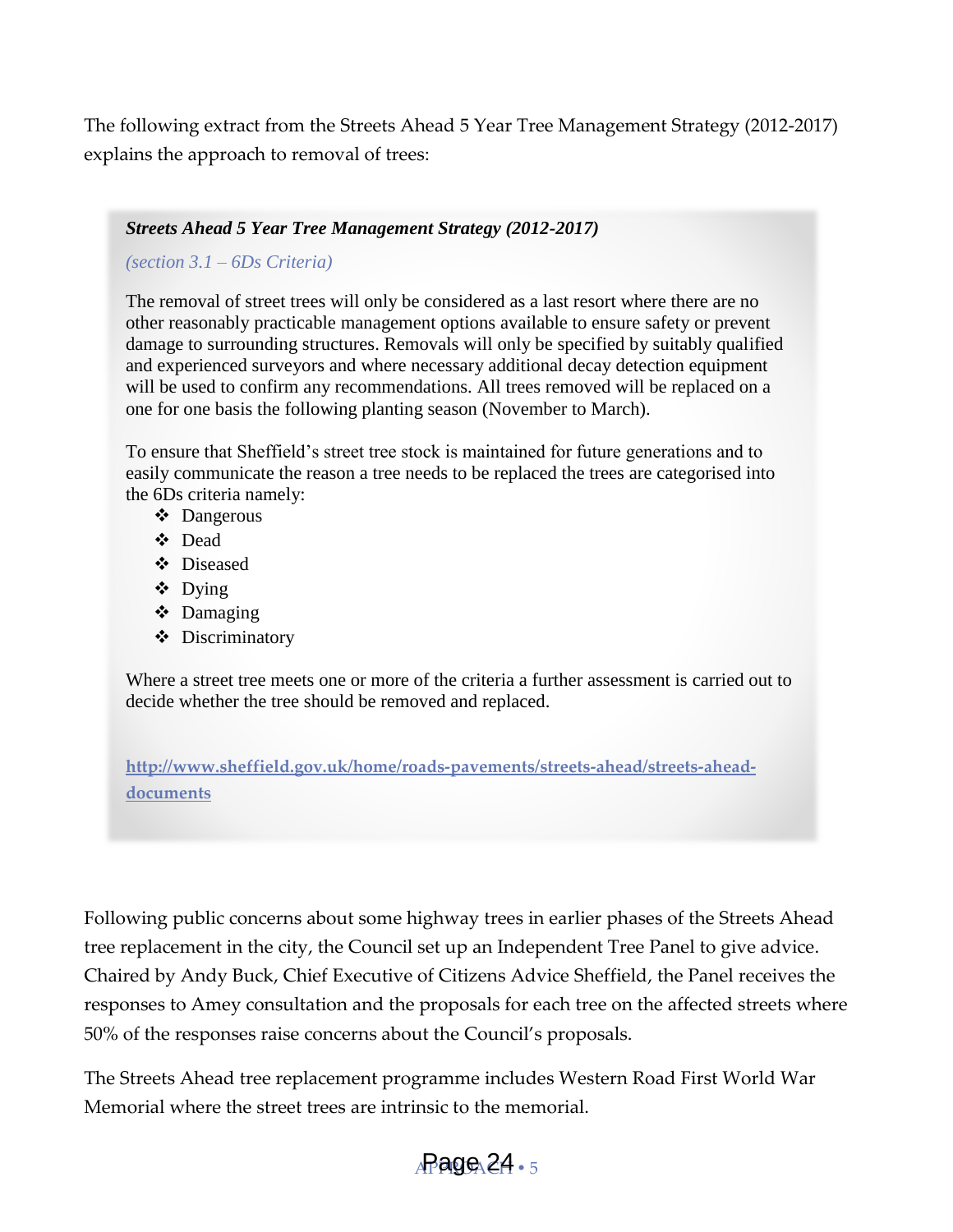A total of 54 trees within Western Road corridor were initially surveyed by Amey as part of the PFI contractual agreement. Following this survey 23 trees were identified for replacement and 31 trees were identified for retention.

The Streets Ahead tree replacement programme has proved controversial. In the case of the street trees on Western Road which form a war memorial this prompted a petition that was submitted January 2017 to Sheffield City Council. The Scrutiny Working Group was set up following a resolution at Full Council referring the petition to the Economic and Environmental Scrutiny and Policy Development Committee for consideration.

#### <span id="page-6-0"></span>Our approach

The Scrutiny Working Group was tasked to gather information and evidence to inform recommendations to be put to Sheffield City Council about the future of the Western Road First World War Memorial.

The primary purpose of the scrutiny function is to check that the Executive have undertaken considered decision making, robustly and professionally. As is consistent with normal practice of Scrutiny Task and Finish working groups, the Scrutiny Working Group agreed that our role was to listen and gather information from range of stakeholders, and make recommendations based on what we heard.

This was undertaken during a series of meetings of the group of Councillors that considered and discussed the evidence, and involved meeting with individuals and representatives of different organisations as part of this. The group also agreed that its role was not to supplant the role of the service in terms of making technical judgements on the evidence provided or to undertake any consultation activity that was the role of the services to perform. The group was also acutely aware of the need to listen to public concerns so organised open community evidence sessions to listen to the public.

Over a period of 11 weeks, stakeholders invited to meet with the working group to provide evidence and answer questions included:

- Two meetings with the three ward members for Crookes (Cllrs Anne Murphy, Adam Hanrahan and Craig Gamble-Pugh). The local Councillors also provided information to the group about stakeholders that we should speak to as part of the evidence gathering and helped inform our approach to the community evidence gathering in terms of timings, venues and communicating locally
- The lead petitioner (Dave Dillner)

#### $AP$  Page  $25_6$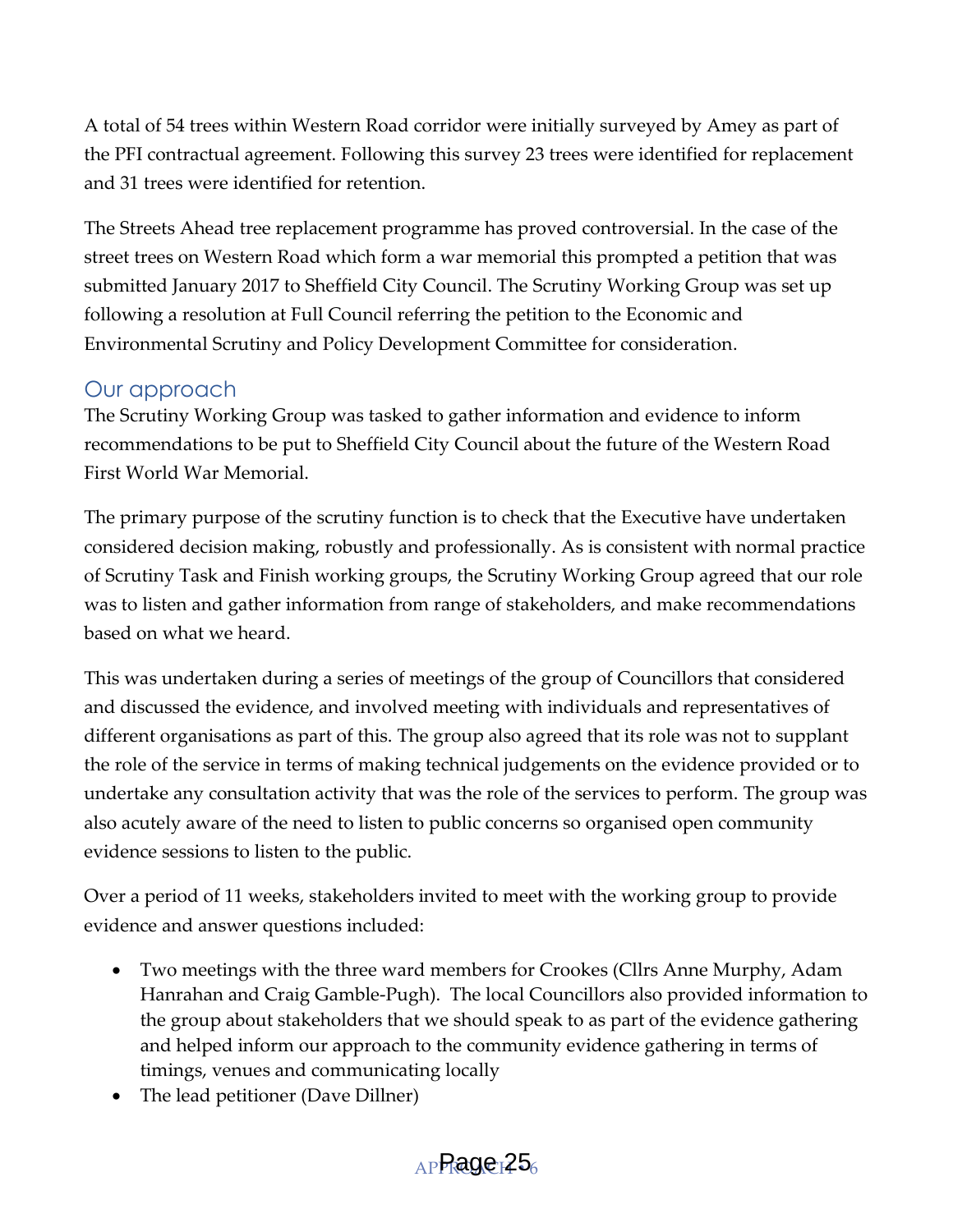- Three meetings with relevant Council officers including Paul Billington (Director of Culture and Environment), Lisa Firth (Head of Parks and Countryside), David Wain (Technical Officer, Environmental Maintenance) and John Jenkinson (Engineer, Project Manager)
- Community evidence sessions to hear from residents of Western Road, Mona Road and interested groups.

The community evidence sessions were held at two venues near Western Road. In advance of the sessions we delivered leaflets to residents, and emailed known contacts for groups to ensure they were aware of the opportunity to talk to members of the working group. In addition, we also invited people who were unable to attend the sessions to contact the group and submit their views by email.

Over the course of three meetings with officers from the Council and Streets Ahead, the report of the Independent Tree Panel on Western Road was shared and discussed along with information from Streets Ahead, including their response to the Independent Tree Panel report, as well as detail of a Council technical report prepared after the further exploratory work on site carried out by Amey. Members of the working group worked through the information from both sources, asking questions of clarification, engineering solutions, and possible future engineering options in regard Western Road and the war memorial trees.

The Scrutiny Working Group also looked at correspondence between the Council and the War Memorial Trust, and Council communications including the Sheffield Council News Releases in 2017 on Street Trees. This included a summary of the work already initiated by the Council, referenced in the Full Council resolution.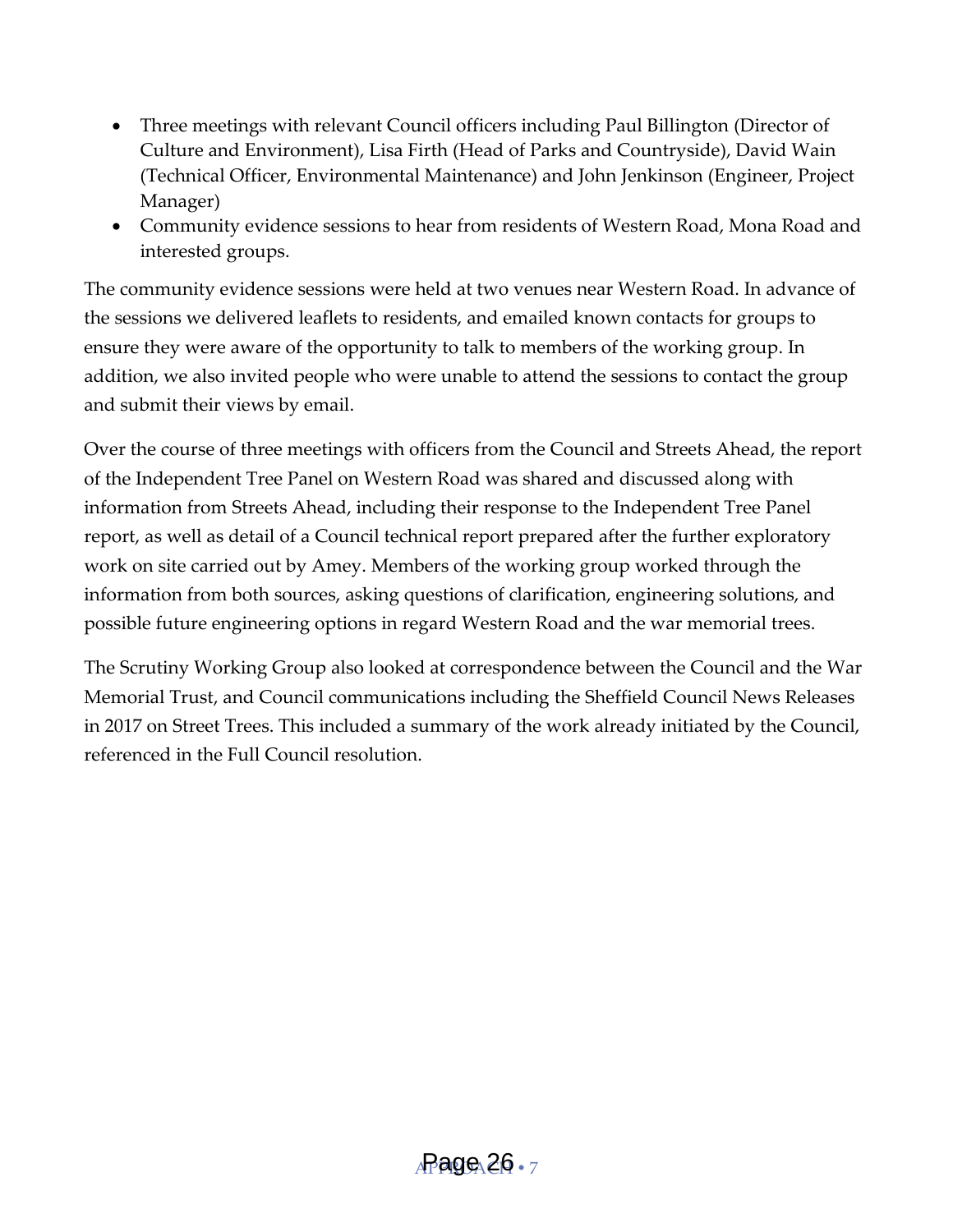## <span id="page-8-0"></span>*FINDINGS*

#### <span id="page-8-1"></span>**Memorial**

#### *A Living War Memorial*

We heard from the community that some trees are original and that some had been replanted at different times since, and that there is an emotional attachment to the mature trees. As a group we recognise that that Western Road is a living memorial to remember people and that this is an important concern of local people. We heard from people that there were originally 97 trees planted, but we were unable to verify the exact number. However, following the site visit and information from the community, we take the view that there were at one time more trees as part of the memorial than there are presently. Ward members reported that a resident had identified that originally 97 trees were planted in 1919, and that this is now reduced to 50+ trees.

A core message from local people is that they want to keep trees in Western Road. We heard different views on how this should be done, including keeping them at all costs using technical solutions available, and doing what is in the best interests of and safest for the residents. All submissions that we received called for a full recognition that it is a War Memorial that must be maintained and honoured.

The community evidence highlighted a desire for trees to be retained at all costs, unless they were dead or diseased, expressed for example in this comment *'Do the right thing, bring … under control to stop them killing healthy trees and if need be, go the extra mile to save War Memorial Trees'. (Appendix 1 – Community Evidence)*

We also heard from those who submitted evidence that some people disagreed with the assessment of the state of the trees made by Streets Ahead. In addition we noted concerns from the community about the consistency of approach in the Streets Ahead assessment on individual trees.

Members of the group agreed trees are part of the memorial but not necessarily those specific trees, it is the concept of 97 trees and the stone plaque. An original wooden plaque is understood to be lost and with it any individual names of soldiers.

#### *Lack of Maintenance*

The Scrutiny Working Group heard from ward members about the lack of maintenance over a significant period of time at the Memorial and concerns and problems with trees raised by

#### $_{\rm FI}$ Rage $\rm s$ 27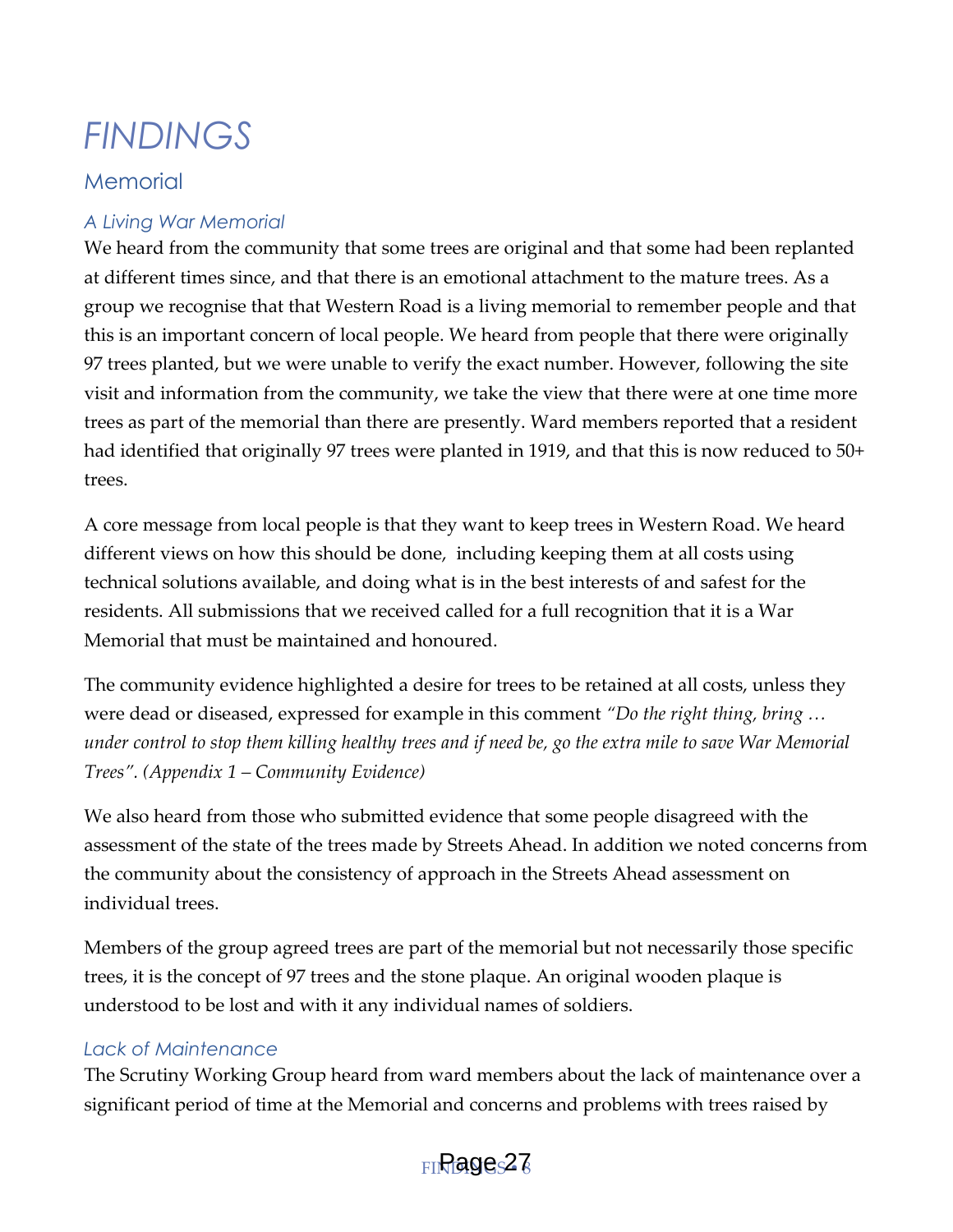residents. Members of the community suggested to the group that there were originally quite a few more on both sides of the street which have already been removed for safety reasons. We heard from residents they understand lack of maintenance, but healthy trees should be maintained, that *'The routine maintenance of the roadside trees was ignored by SCC for over twenty years due to cutbacks. This has led to a backlog of trimming and pruning'. (Appendix 1 – Community Evidence)*

#### *The War Memorial Trust*

The Scrutiny Working Group learned that officers had been in touch with the War Memorial Trust who are keen to look at the memorial. They heard that the War Memorial Trust's interest was in preserving the war memorial and that they were able to advise on the stone used for the Memorial plaque. Where trees had been removed in the past and not replaced, they could support them to be reinstated which had not been the case in the past.

The Scrutiny Working Group noted that the War Memorial Trust had also advised not to move or clean the stone plaque, and that the trees had been planted in recognition. We heard that ward members have already been working with War Memorial Trust and British Legion.

#### <span id="page-9-0"></span>Communication and engagement

Our approach to the community evidence sessions was to provide a drop-in format to enable people over an afternoon and evening to talk to members of the working group. Our intention was to listen and record people's concerns.

We sought to be open and transparent about the role and purpose of the group, but we appreciate some people may have been confused about the purpose of the meeting and frustrated in that we were unable to answer all their questions.

We were also aware that some local people would have preferred a public meeting to talk directly with the service providers and those Councillors and officers responsible for making the decisions about the future of the ward memorial. We were also aware of communications to local people promoting the sessions as public meetings, but these were not produced or distributed by the working group.

Over the course of the two sessions 33 people attended and comment forms were completed during discussions with members of the working group. We also received 4 pre written sets of comments and 12 people submitted their comments by email. Of the 49 submissions received by either route, 21 are from residents of Western Road or Mona Avenue.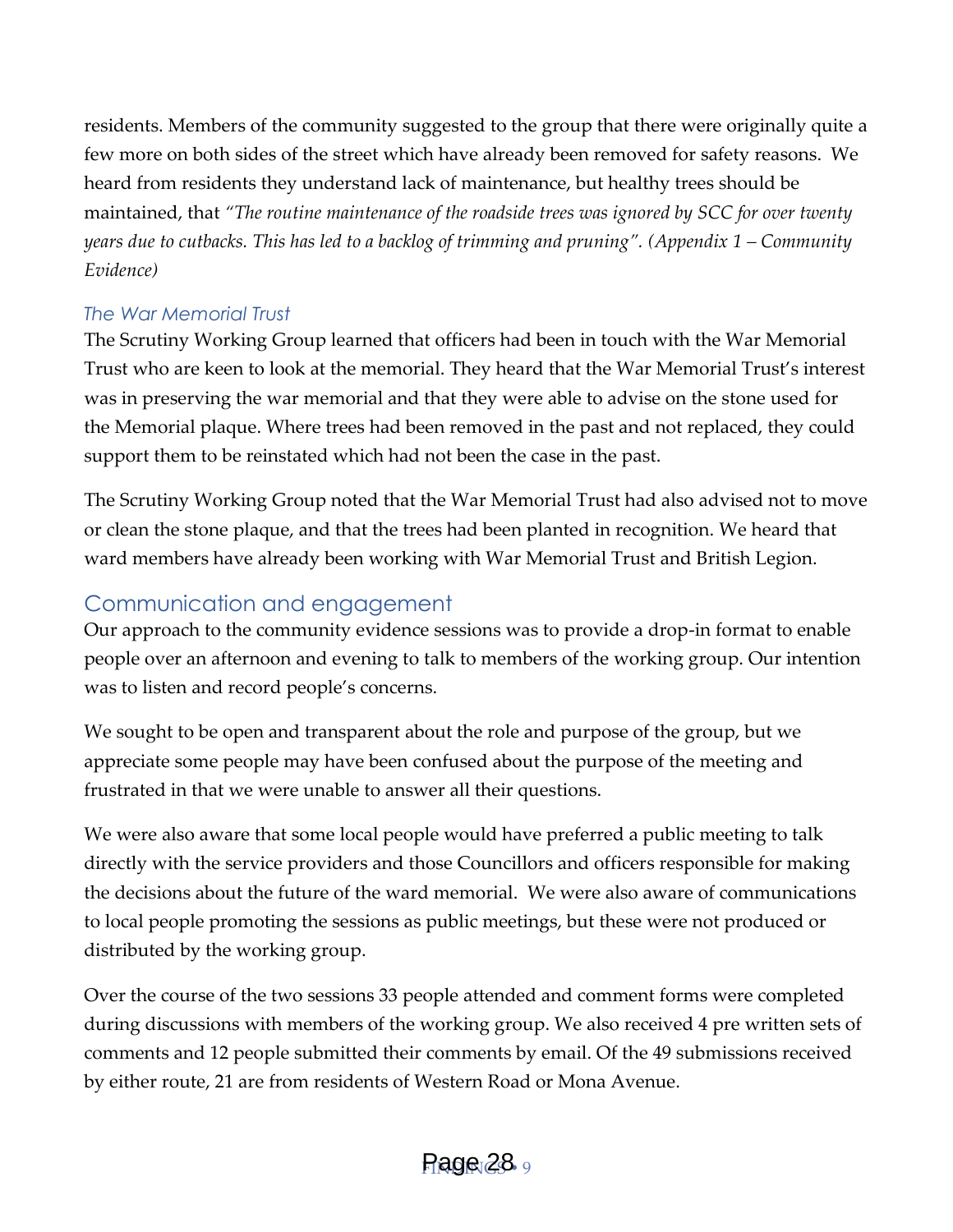Based on conversations with individual stakeholder, the dialogue at the community evidence sessions, conversations, and indeed some of the critiques of the working group's approach we found a strong sense from some residents of a gap in engagement with the community on the Streets Ahead programme in relation to Western Road War Memorial trees.

The message we received from community submissions was of poor communication, that a *'failure to engage with the local community on this issue leads to a lack of trust and active mistrust'* and *'As long as we know what is going on, and why, I think people will be much happier'*. *(Appendix 1 – Community Evidence)*

#### <span id="page-10-0"></span>**Technical**

1

The Scrutiny Working Group heard that as part of the initial consultation by Amey on the Western Road proposals, 151 households were surveyed and 62 responses were received. Ten respondents agreed with proposals, but as the number that disagreed exceeded 50% of responses, this triggered a referral to the Independent Tree Panel.

At a meeting with officers on 4<sup>th</sup> April the Scrutiny Working Group was made aware that Amey had carried out further exploratory works in early March, proactively lifting slabs, and carrying out air spading<sup>1</sup> to see what can be retained but from that work no additional retention solutions could be identified.

The Scrutiny Working Group at its meeting on 21<sup>st</sup> April received the report of the Independent Tree Panel, the panel having inspected the trees in preceding months, at the same meeting we received a Council technical report on Western Road and recommendations, following the panel report and Amey (Streets Ahead) exploratory work carried out early March 2017.

The working group noted differences between the above reports in the recommended solutions for some of the trees on Western Road. The group raised questions about solutions and the technical rationale for these in the highway environment with the relevant officers. The group is not in a position to make technical judgements but believe it would be appropriate for the service to explain their reasons behind their different response to recommendations of the Independent Tree Panel.

<sup>1</sup> Air Spade is equipment providing a jet of compressed air to a hand-held device which helps to excavate roots almost non-destructively.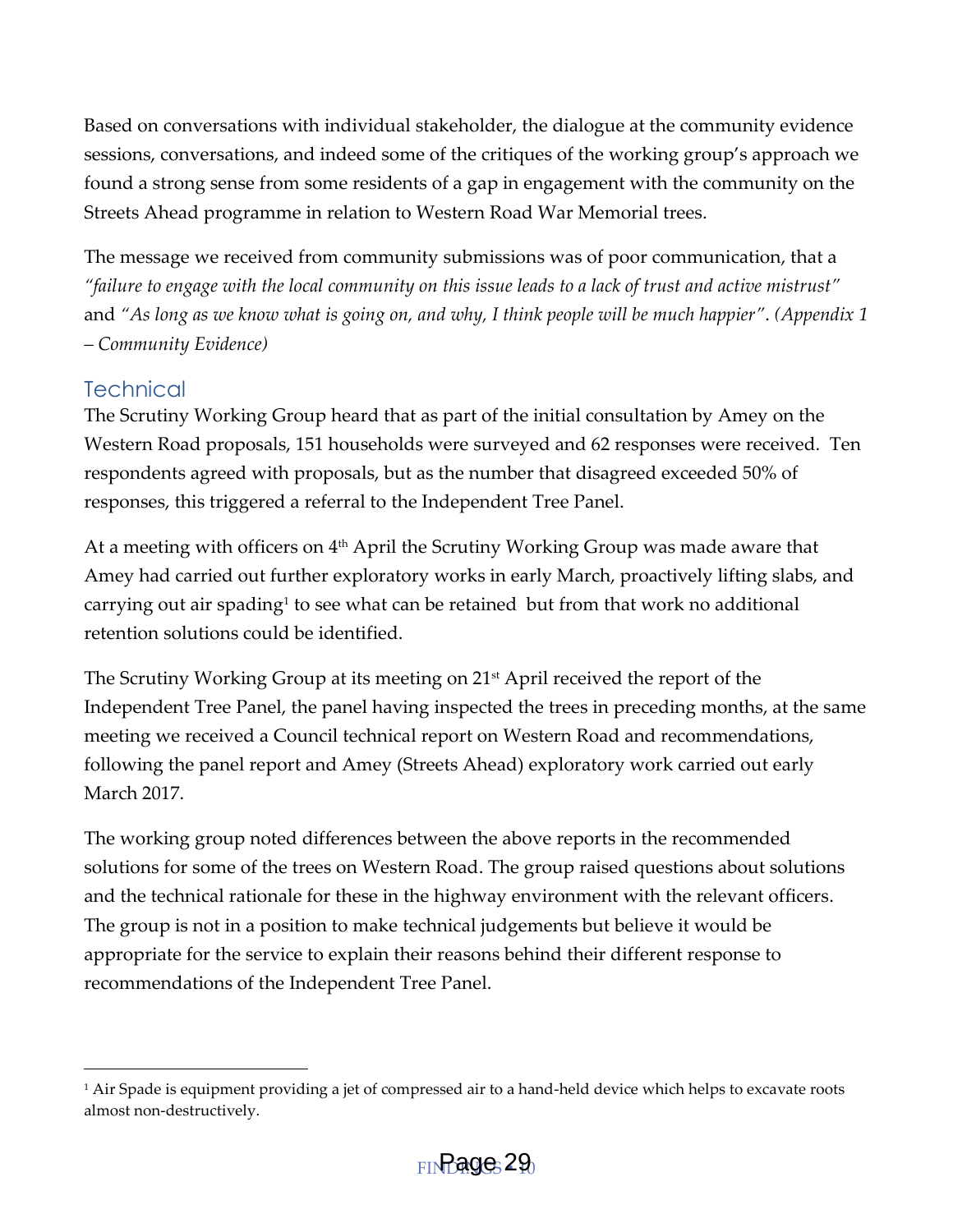In addition, during the working group's community evidence sessions and subsequent submissions we noted a number of professional and technical challenges to Streets Ahead original recommendations and therefore find that there is a need for dialogue on technical issues between the community and Streets Ahead.

The working group received submissions that suggested *'there seems to be a distinct lack of consistency regarding the decisions to remove trees in Sheffield, that trees are being removed for causing relatively small amounts of damage, whilst others are being retained for causing more significant damage. This kind of inconsistency and use of fallacious arguments for removal leads me to question the legitimacy of decisions made to fell so many trees in Sheffield'*. Further that the Independent Tree Panel is *'One-sided panel: no biologist/ecologist was included in the 'tree-expert' panel. So their decision ignores the role of mature trees'*. *(Appendix 1 – Community Evidence)*

More generally, we understand that the Streets Ahead contract will involve replacing trees that are planned to be removed, and recognise that the programme is intended to replace, replenish and rejuvenate street trees in Sheffield, that trees would be replaced with what is appropriate for a residential street. We also heard that tree planting is best carried out from September to April, and the replacement trees are selected in June. The working group learned that officers intended, as part of the replacement programme, to ensure that the most appropriate trees would be used to ensure the memorial is kept.

In response to the working group's questions about tree replacement options, officers confirmed that the replacement trees in contract are 'extra heavy standard' 8-10 year old trees approximately 2/3m high. The next step up is 'semi-mature' 3-4m high, that have a larger root ball leading to physical site limitations of where they can be used and problems keeping them alive while they aclimatise to a harsh highway environment.

We learned that possible measures to reduce growth through, for example, crown reductions, would be part of what is important in a pruning programme.

The Scrutiny Working Group also requested information about species, and whether the same types would be planted now. Officers indicated that they have no information about what tree species were originally planted but would not suggest nowadays planting Ash, and would choose to plant a tree species from a lengthy list of street trees that Streets Ahead use across the city, and such trees should also have a ceremonial/stately appearance when mature.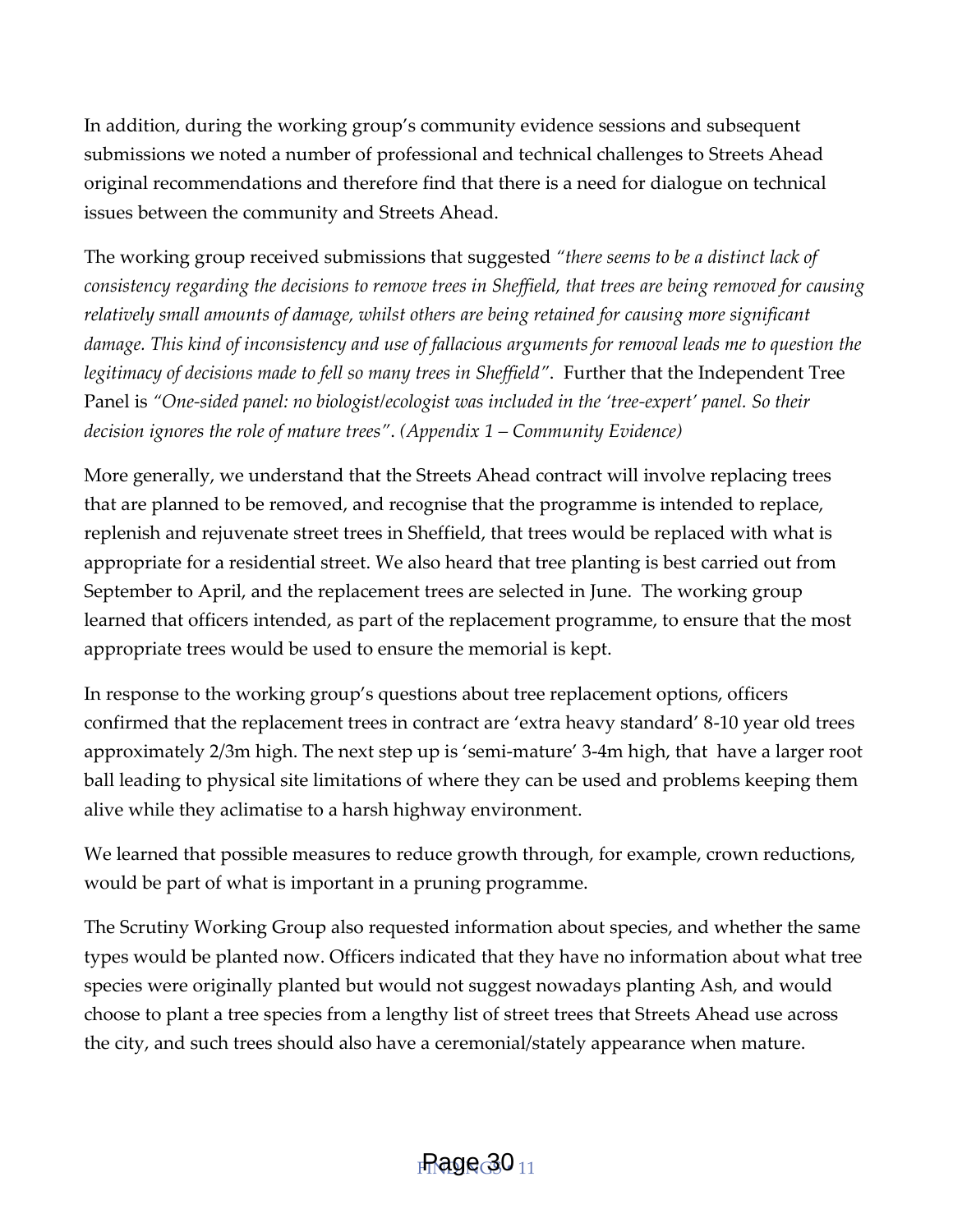#### <span id="page-12-0"></span>Commitments by Sheffield Council

We welcome and agree with all that has been said will be done by Sheffield City Council this year in regard to street trees. Especially the commitment to replanting and rededicating memorials over the coming months as referred to in News Release - *Street trees in Sheffield: Commitment to work better with residents to get the job done,* published 19th January 2017.

We understand from news releases this year the Council will continue to listen to the views of residents regarding the trees, working in a clear, transparent and collaborative way to regain the trust of people in Sheffield; and will publish easily understood Independent Tree Panel reports at least a week before any work begins on trees that need to be replaced; a refresh of Streets Ahead communications with residents was noted*. (News Releases: 19.01.2017, 01.02.2017, 24.03.2017 – Appendix 3)*

#### <span id="page-12-1"></span>Petition

As part of our considerations the Scrutiny Working Group invited the lead petitioner, Dave Dillner, to a meeting on 28<sup>th</sup> April to discuss the petition and an opportunity to present further information. Members of the working group also appreciated the willingness of the petitioner to take questions from the group. The group heard that the lead petitioner was deeply concerned that the mention of trees was not in the title of the scrutiny working group title. The petitioner noted that trees are intrinsic to the war memorial of Western Road, that the memorial is the trees, and that it is a living memorial of trees. Mr. Dillner reiterated that his primary focus as petitioner is to save the trees, saving the trees that serve as a war memorial.

#### <span id="page-12-2"></span>Political Issues

We received from the community in their evidence submissions comments that were beyond scrutiny working group scope, referencing political ideology, captured well in this statement taken from one submission *'seriously object to privatising of street'*. *(Appendix 1- Community Evidence)*

#### <span id="page-12-3"></span>Future Considerations

Having heard and considered the evidence, the Scrutiny Working Group found there may be further courses of action available in regard to balancing concerns about the future of the war memorial trees and highway requirements (Highways Act 1980). The group is not proposing or advocating any specific course of action at this point, but notes that these could include, but not exclusively:

• a highway scheme for Western Road and area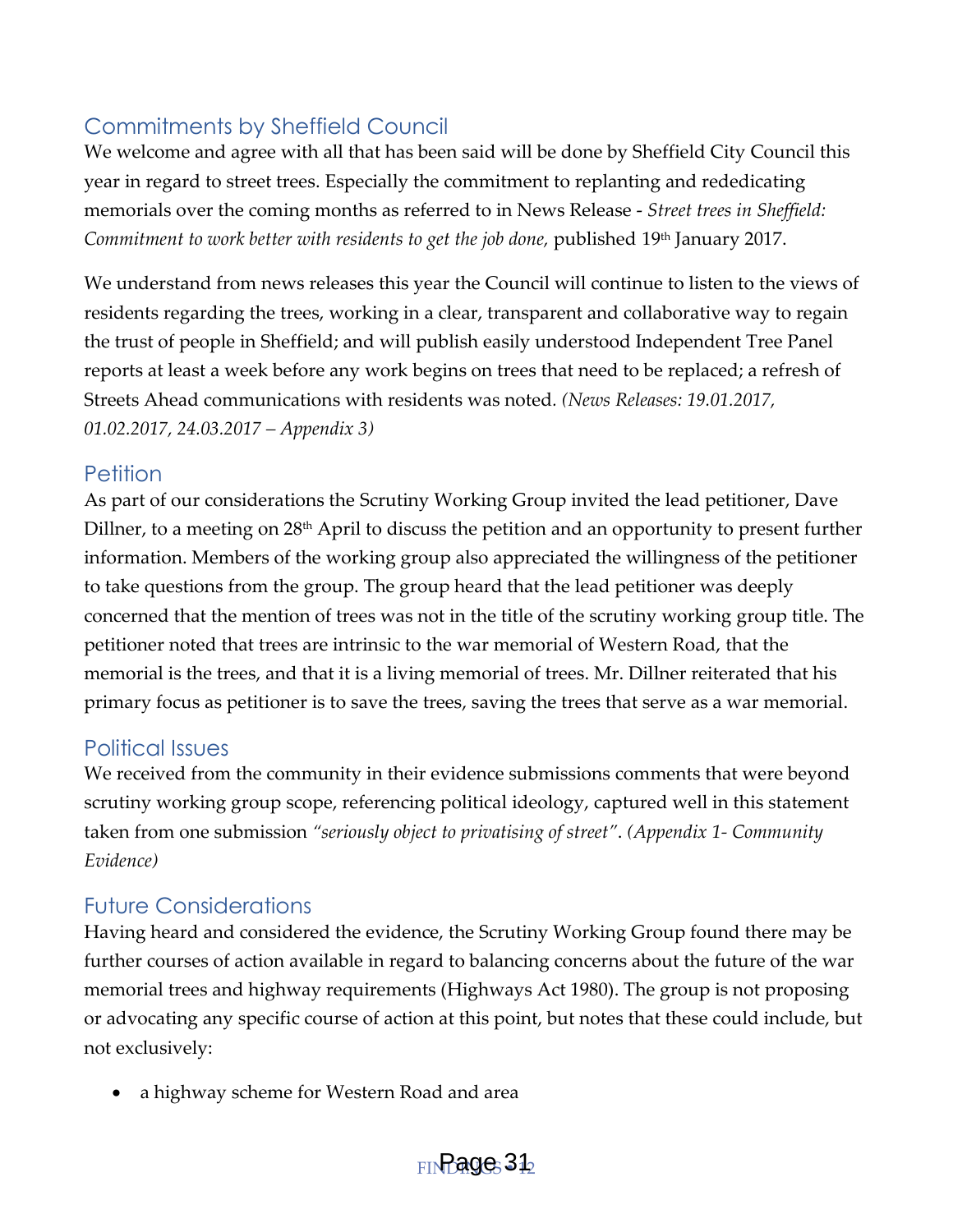- possibly changed layout of footway and highway for trees in situ, and
- community management schemes.

We note these in recognition of comments submitted by members of the public at our community evidence sessions, and with the caveat that other courses of action would also be subject to further significant inquiry and consideration by the Council and not for conclusion by Western Road First World War Memorial Scrutiny Working Group.

Fuller evidence on which these findings are based can be found in Appendices 1, 2 & 3 covering evidence from the community, ward members, documentation and communications.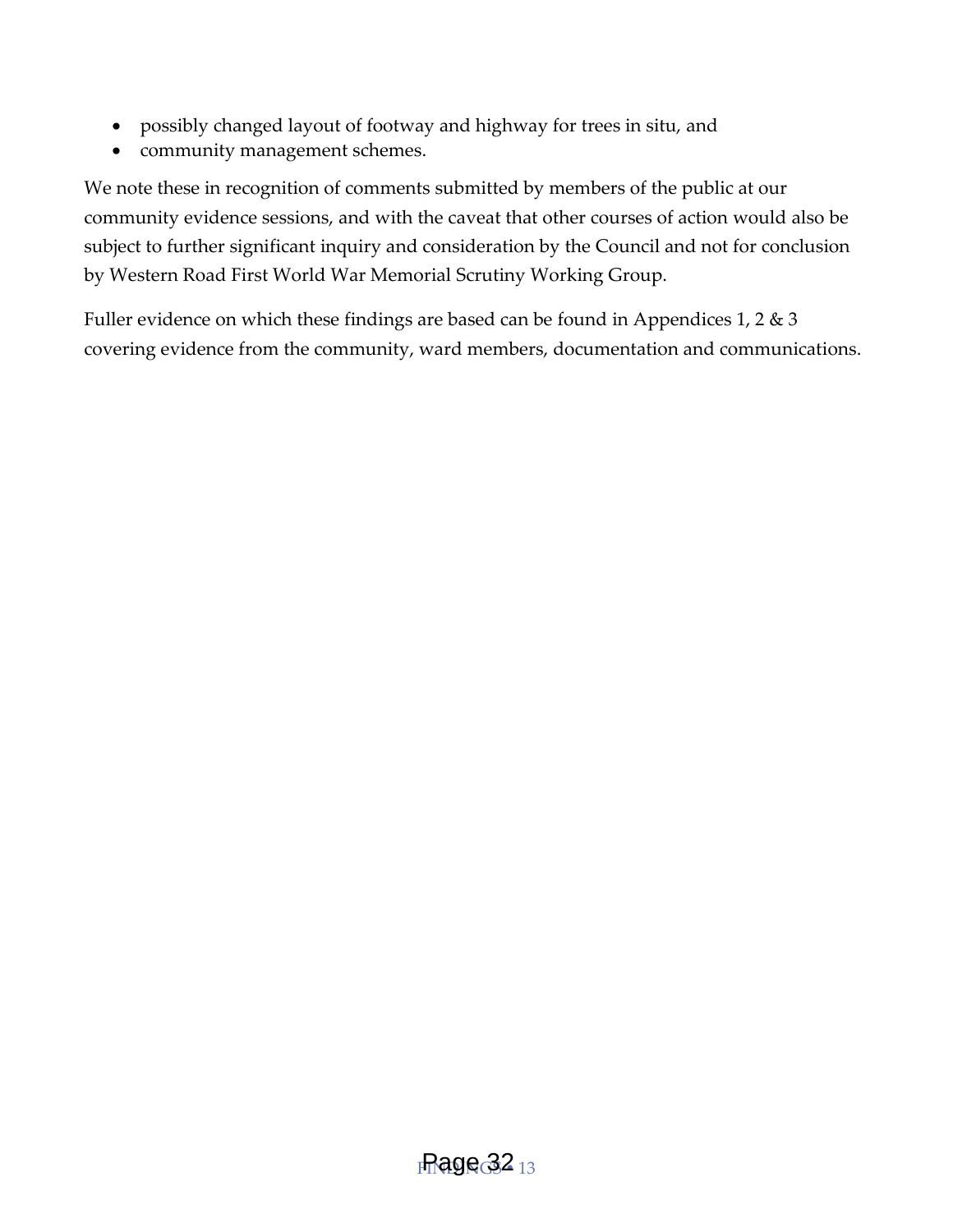# <span id="page-14-0"></span>*RECOMMENDATIONS*

The working group's recommendations are across three themes:

- Western Road War Memorial
- Communication and engagement
- Technical

It is important to note here that whilst our recommendations relate to the specific purpose of the group in regards of the Western Road First World War Memorial, and recommendations are explicitly in regard to Western Road, we believe that they would be relevant to all war memorials in Sheffield where street trees are intrinsic. Each war memorial of street trees should be treated appropriately, recognising the elevated nature of a war memorial to honour and not diminish the trees.

#### <span id="page-14-1"></span>Western Road War Memorial

- 1. We recommend that the Western Road war memorial, with its intrinsic avenue of trees, be considered differently to other street trees. That it should be seen as an exception to the norm, and every effort is made to retain as many existing trees where possible by all appropriate means available to the Council, and that this recommendation does not extend to other types of war memorial.
- 2. We recommend that beyond the core investment period, the Council moves from a position of limited or no obvious maintenance, to a clear and stated proactive war memorial and tree management plan.
- 3. We recommend where practicable and affordable that engineering solutions are adopted to retain as many memorial trees on Western Road/Mona Avenue, as far as possible.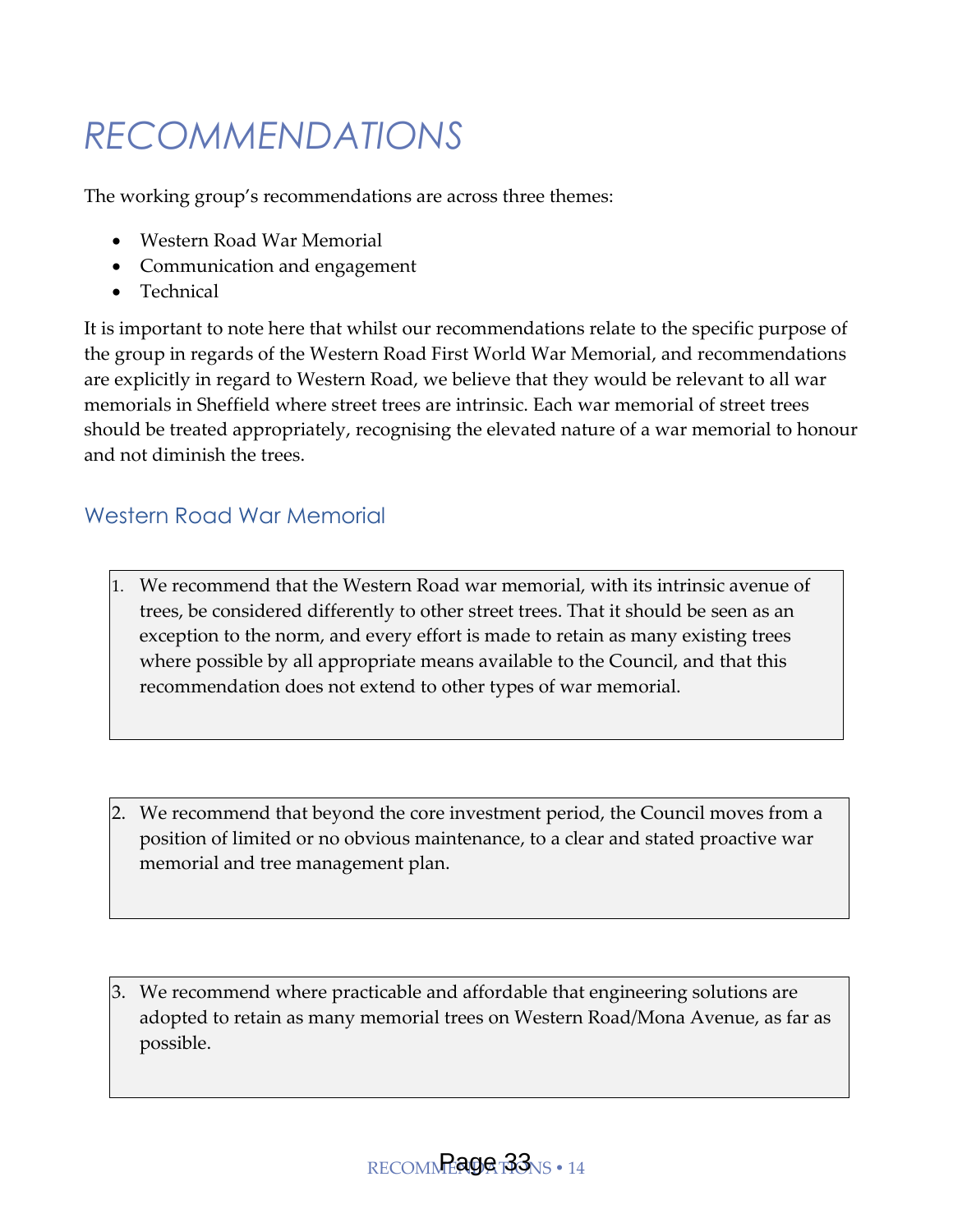#### <span id="page-15-0"></span>Communication and Engagement

- 4. We recommend that the Council look to restoring over time the Western Road War Memorial to its original concept. This would be subject to appropriate space, funding, and **agreement with residents on Western Road and Mona Avenue**.
- 5. We note and support the Council's commitment to *'replanting and rededicating memorials over the coming months'*. In regard to Western Road this could be with a view to unveil a fitting memorial in time for Centenary Anniversary of Armistice Day November 2018.
- 6. We ask the relevant Cabinet member to share with the public the immediate, medium and longer term, future maintenance plan for Western Road War Memorial street trees.

#### <span id="page-15-1"></span>**Technical**

7. We recommend that the relevant Cabinet Member comes to the Economic and Environmental Scrutiny Committee to explain how they will respond to the differences and challenges identified in a) the Council's technical recommendations following the Independent Tree Panel report, and b), the technical submissions from the community; and also the ask for a technical dialogue between the community and Streets Ahead.

#### <span id="page-15-2"></span>Economic and Environmental Scrutiny and Policy Development **Committee**

8. We ask that the Committee a) consider and approve the recommendations above, b) request that Cabinet provide an initial response to their recommendations by September 2017, or sooner, c) request that Cabinet provide a formal response for October 2017, and d) share the report with Council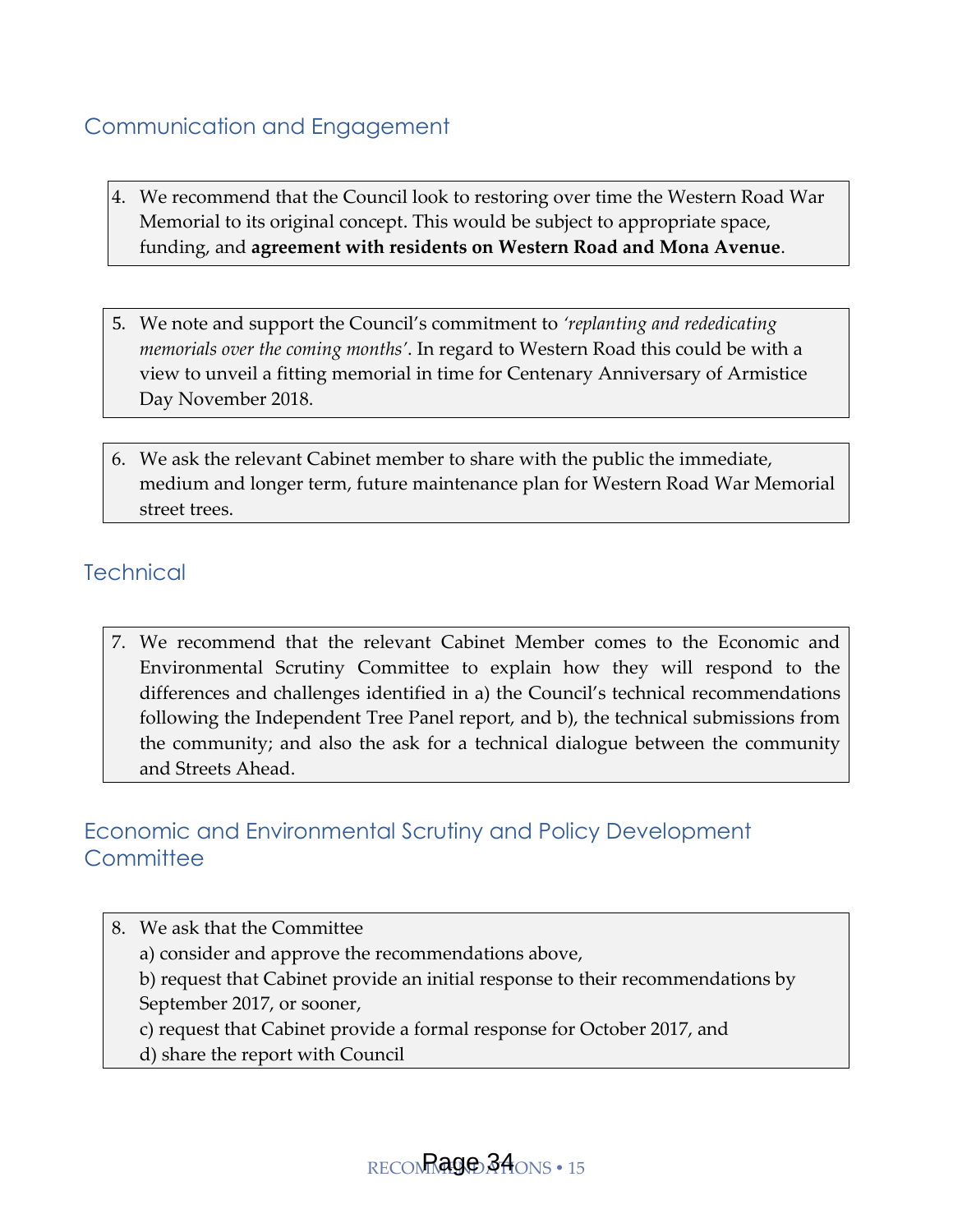# <span id="page-16-0"></span>*CONCLUSION*

#### *Conclusion*

Retaining the presence of trees on Western Road a War Memorial where street trees are intrinsic warrants a different approach in the Streets Ahead programme ongoing contract. The Council needs to adopt the approach of managed replenishment to maintain the integrity of the avenue of trees, and possibly restoration to the original intent.

The Economic and Environmental Wellbeing Scrutiny and Policy Development Committee requests that Cabinet provide an initial response to their recommendations by September 2017, or sooner, a formal response for October 2017, that this report is shared with Council.

Finally, (not least) we would like to thank all the members of the public, especially residents, individuals and community groups, who took time to engage in our evidence gathering sessions in person or submitted information, the local Ward Councillors, the lead petitioner, and the officers who contributed to the work and answered our questions diligently.

We recognise the considerable time and effort that that has been spent by groups and individuals on their own evidence gathering and thinking about potential solutions which we have absorbed and used to assist in our deliberations and inform our recommendations.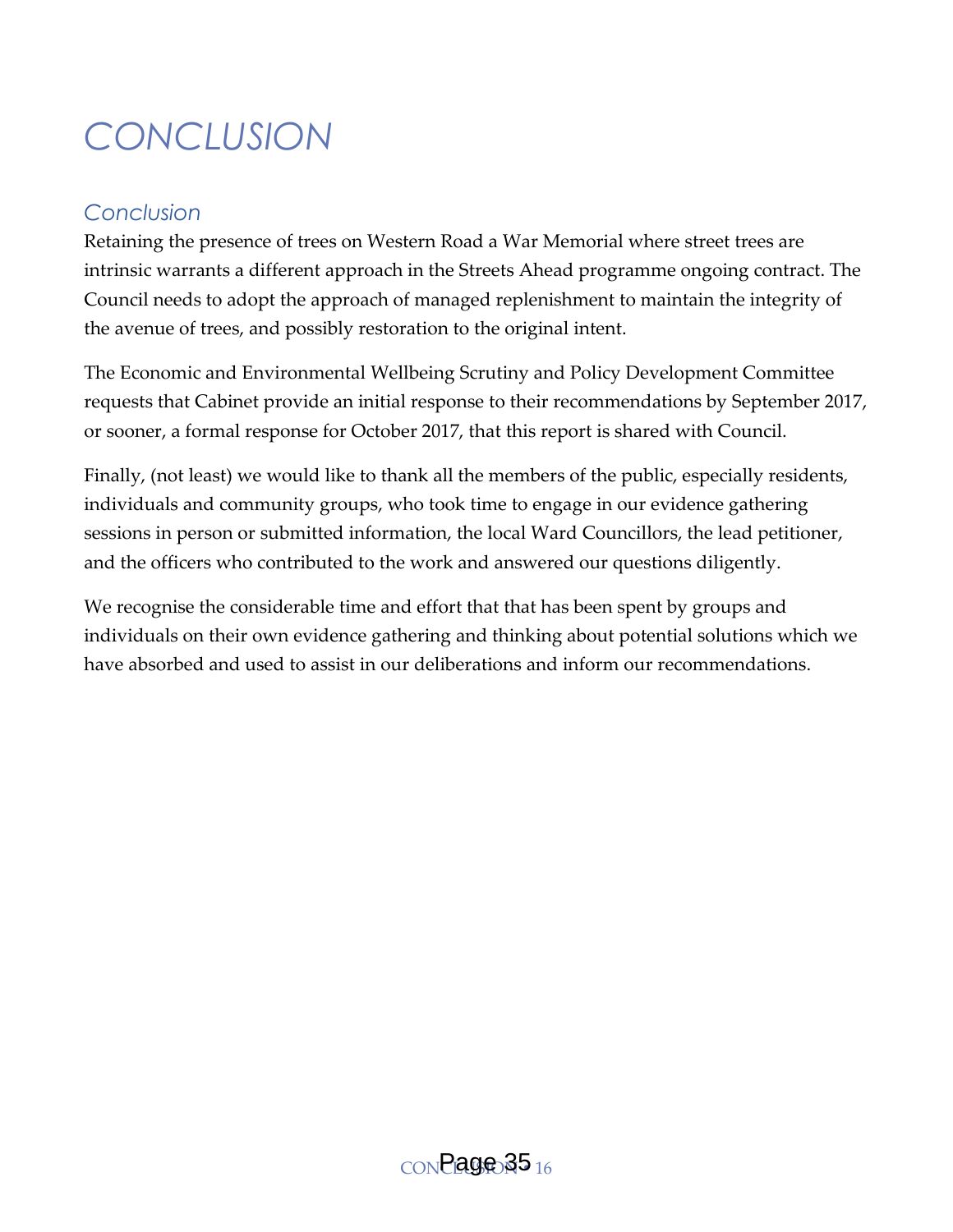#### <span id="page-17-0"></span>*APPENDIX 1 - Community Evidence*

This appendix includes comments from community evidence drop-in sessions held on Thursday 6<sup>th</sup> April, and information provided by email by those unable to attend.

At the community evidence drop-in sessions, there were 33 sign-ins, 33 comment forms were completed, 4 pre written comments were left and emails from 12 individuals received. Of 49 submissions received by either route, 21 are from residents of Western Road or Mona Avenue.

Analysis of the community evidence and comments submitted shows, that whilst a number of people covered a range of issues, there were 4 main topic areas. Comments submitted have been used to illustrate these areas:

#### *1. Technical challenge and solutions*

'there are several options to address the problem of the trees unfortunately someone or group will be disappointed with the chosen option … '

'I am quite sure if I had been a soldier in the Great War and had a tree planted in my honour I would be concerned if that tree was now causing inconvenience to disabled people today and would be quite happy to see an appropriate replacement tree planted in its place"

'there were originally quite a few more on both sides which have already been removed for safety reasons …noticed where Amey have already completed their street works there are many newly planted trees which have mostly established themselves quite nicely'

Submissions from individuals included a report by an Arborist following a visit to Sheffield in March 2017, that report is referenced by a number of interest groups and community members, and this quote from it was referenced in a submission: 'there seems to be a distinct lack of consistency regarding the decisions to remove trees in Sheffield. Footway damage and curb displacement seem to be widely used reasons for tree removal across the city. … trees are being removed for causing relatively small amounts of damage, whilst others are being retained for causing more significant damage. This kind of inconsistency and use of fallacious arguments for removal leads me to question the legitimacy of decisions made to fell so many trees in Sheffield'

'Principle should be conservation, protect and conserve'

'I strongly oppose the felling of healthy mature trees in the city'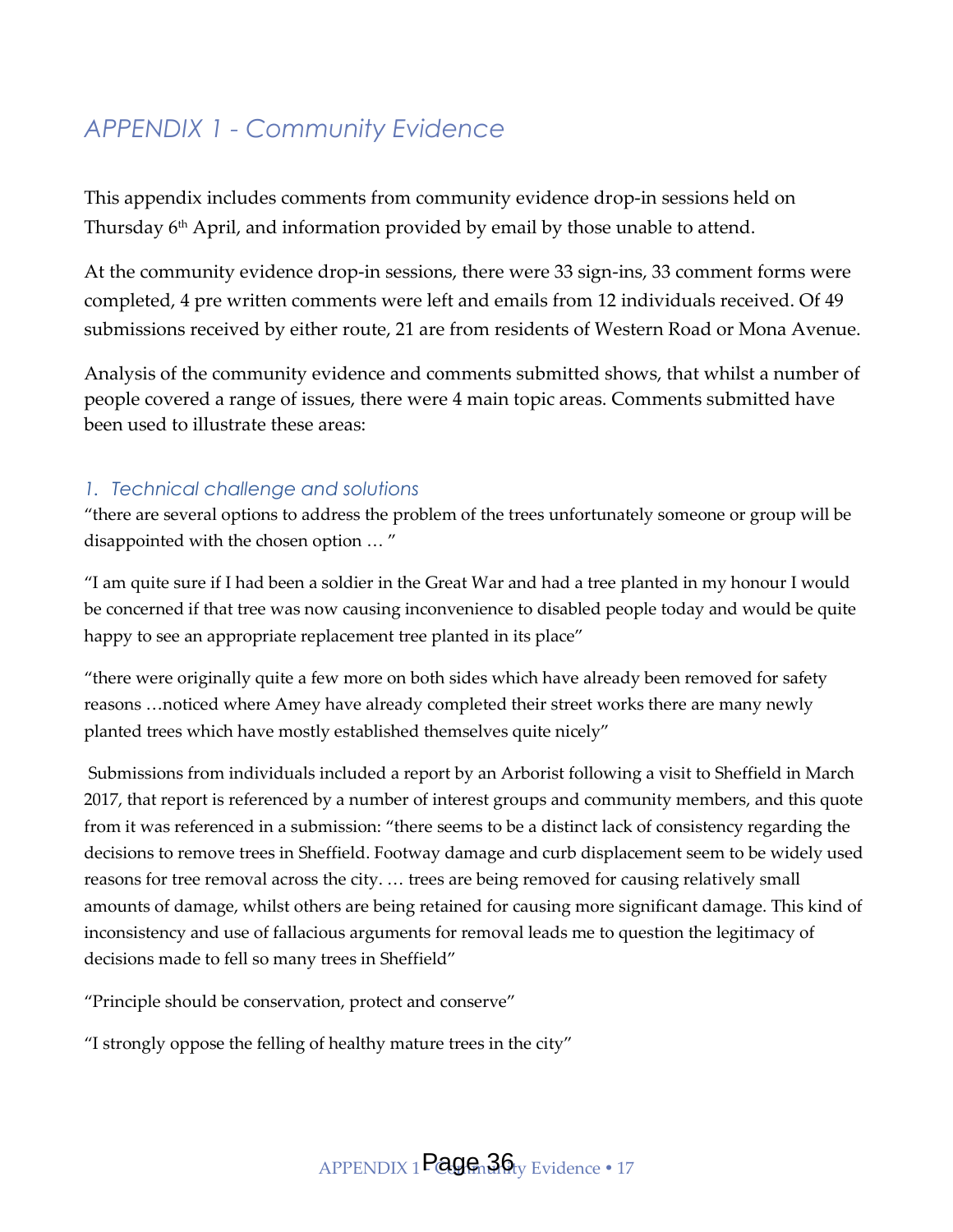'it is quite clear if the problem is not addressed now then at some time in the future (5, 10, 20 years, or insert your own time interval) some remedial action will have to be carried out'

'The pavements along Western Road are in a very poor state of repair, making walking along Western Road hazardous for the elderly and visually impaired'

'priority is accessible pavements … replacing of trees does not devalue the memorial … unsure about some claims of tree benefits'

'understand lack of maintenance, but healthy trees should be maintained …concerned with structure of house as tree very near house'

'trees have been mismanaged causing them to grow too big'

'needs long term plan, not suddenly cut down large numbers … there are alternative solutions'

'in terms of footpath damage, it has always been like this – this is not a new issue. Is the choice no trees or limited damage. Over the years a number of trees have gone. If we work more slowly, the effect becomes a continuous process, we never have a situation of no mature trees'

'One-sided panel: no biologist/ecologist was included in the 'tree-expert' panel. So their decision ignores the role of mature trees'

'walk along Western Road to appreciate the green space. Important wildlife corridor'

'thinning the trees, improving the roads, creating one-way system, build outs'

#### *2. Maintenance for a living memorial to honour the dead*

'I especially oppose the felling of the war memorial trees on Western Road'

'wipe out memory of those who died'

'one of trees in memory of cousin'

'family attended Westways school'

'Do the right thing, bring … under control to stop them killing healthy trees and if need be, go the extra mile to save War Memorial Trees'

#### *3. Communication*

'As long as we know what is going on, and why, I think people will be much happier'

'poor communication'

APPENDIX 1 -  $\overline{\text{CaQ}}$ Gn $3\overline{\text{y}}$ Evidence • 18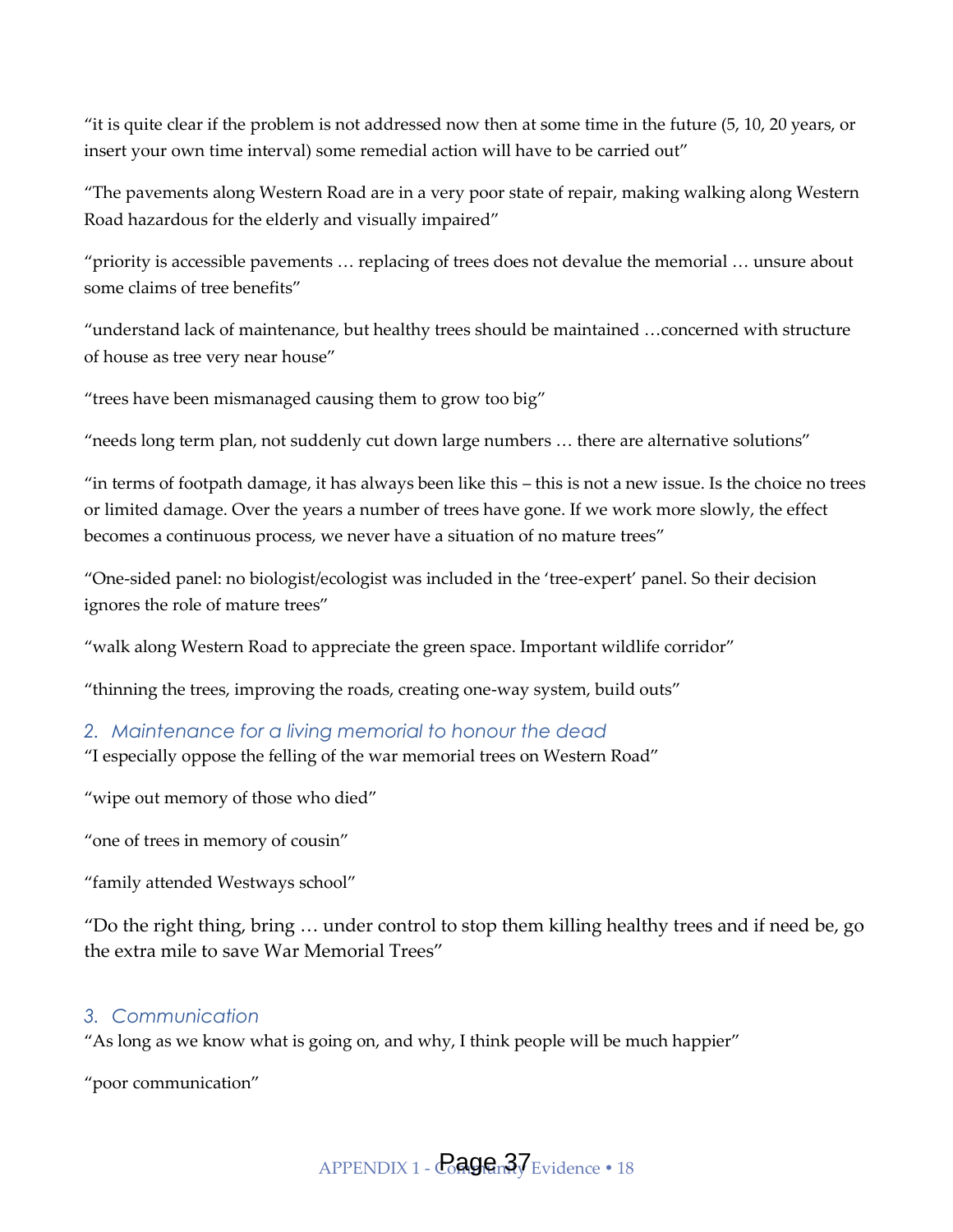'failure to engage with the local community on this issue leads to a lack of trust and active mistrust'

'please connect better with residents – they feel distant from the Council'

'resident communication poorly handled'

"why can't we see the Amey report on the roots/pavements, why can't we see the ITP report?"

'main concern is that residents get the information from the tree report'

'imagination and goodwill needed to create a better solution'

#### *4. Political Issues*

'seriously object to privatising of street'

'The labour councillors have and are obviously acting under a party whip with regard to Sheffield's 'Street Trees' making it a political issue rather than a pastoral issue.'

'The distorting pressures of the current PFI contract are leading to the felling of healthy trees for reasons other than public safety or access issues.'

'PFI's, much favoured by New Labour, are highly questionable'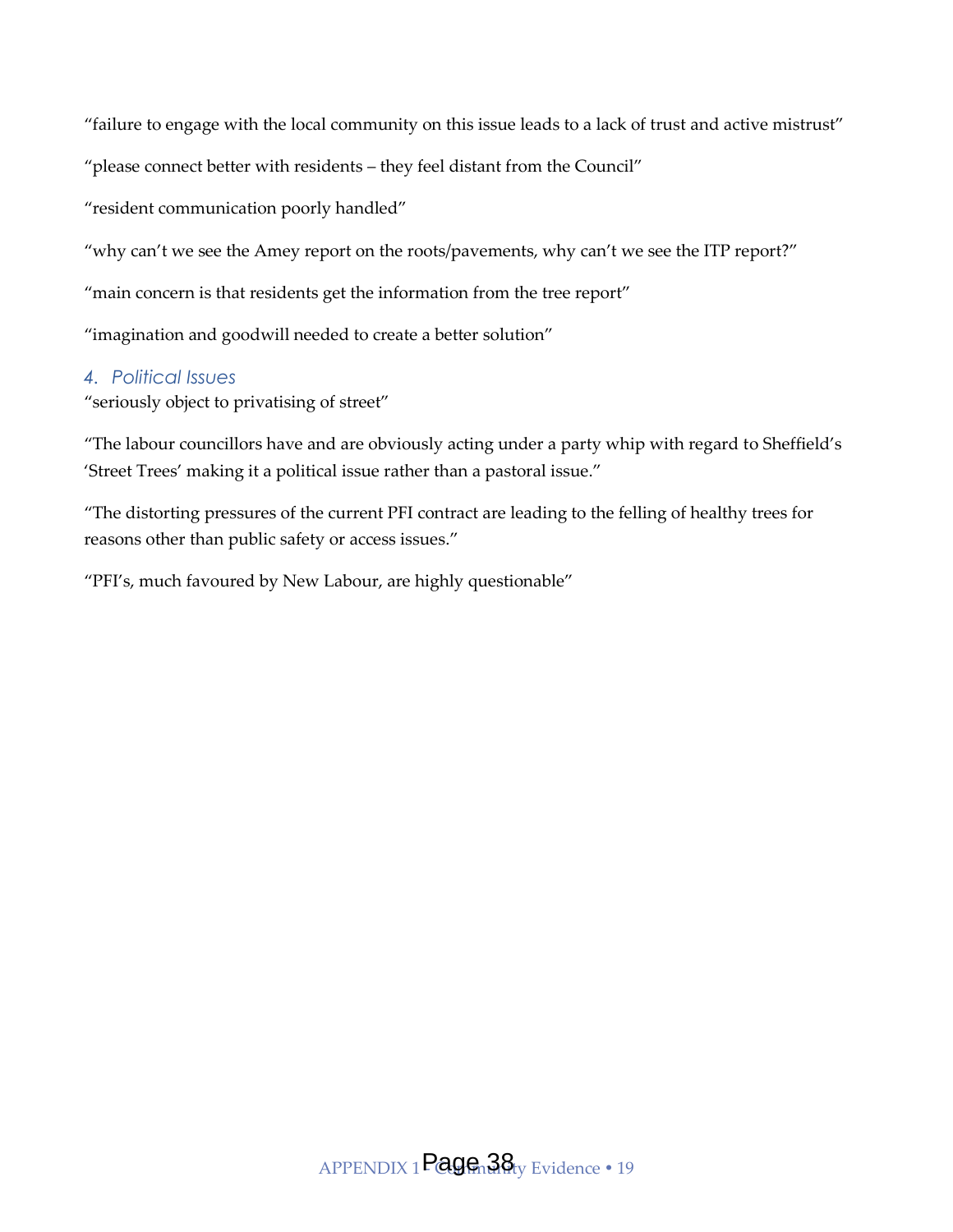#### <span id="page-20-0"></span>*APPENDIX 2 - Evidence from Ward Members*

#### *Submitted at a meeting of scrutiny working group 14th February 2017*

At a meeting of the Scrutiny Working Group on 14<sup>th</sup> February ward members provided information and views gathered over a number of years from their constituents and their own investigations. Key points are summarised below:

#### *Voicing a view*

Local ward councilors shared information relating to different views they had gathered and concerns about how best to ensure all voices were heard by the cross party working group. These included the need to be sensitive to the requirements of residents who were Veterans, and that whilst there were some strident voices on the issue locally, the group also needs to ensure that the quiet voice be supported to engage, to share their view and perspective.

Local Members also noted that First World War Veterans live(d) on Western Road and knew those boys whose part in the war the memorial appreciates, and that these trees are in tribute to. They also noted that residents understand the need to remove trees and want to see more planted, and that replacements should be mature trees rather than just 'saplings'.

They also reported views around uneven pavements not being an appropriate reason to fell healthy trees; and views around the need for semi-mature trees as an alternative in a highway environment, which would be more viable in the long term, and less prone to environmental affects e.g. wind, and vandalism.

#### *Memorial*

A local Councillor wanted to register that it is understood and accepted what trees are for and that the role of the trees in the memorial is important, particularly in relation to the size of trees and that the longevity of the memorial is a key issue.

They reported that as the trees mean a lot, local residents want the trees dealt with sensitively. It was noted that a resident had identified that originally 97 trees were planted in 1919, and that this is now reduced to 50+ trees. It was also reported that 64 out of 401 pupils of Westways School had died in the Great War.

The key message was that these trees have social, historical and cultural significance, and as an element of a war memorial, these trees are different to other street trees.

Ward members also noted that they have already been working with War Memorial Trust and British Legion.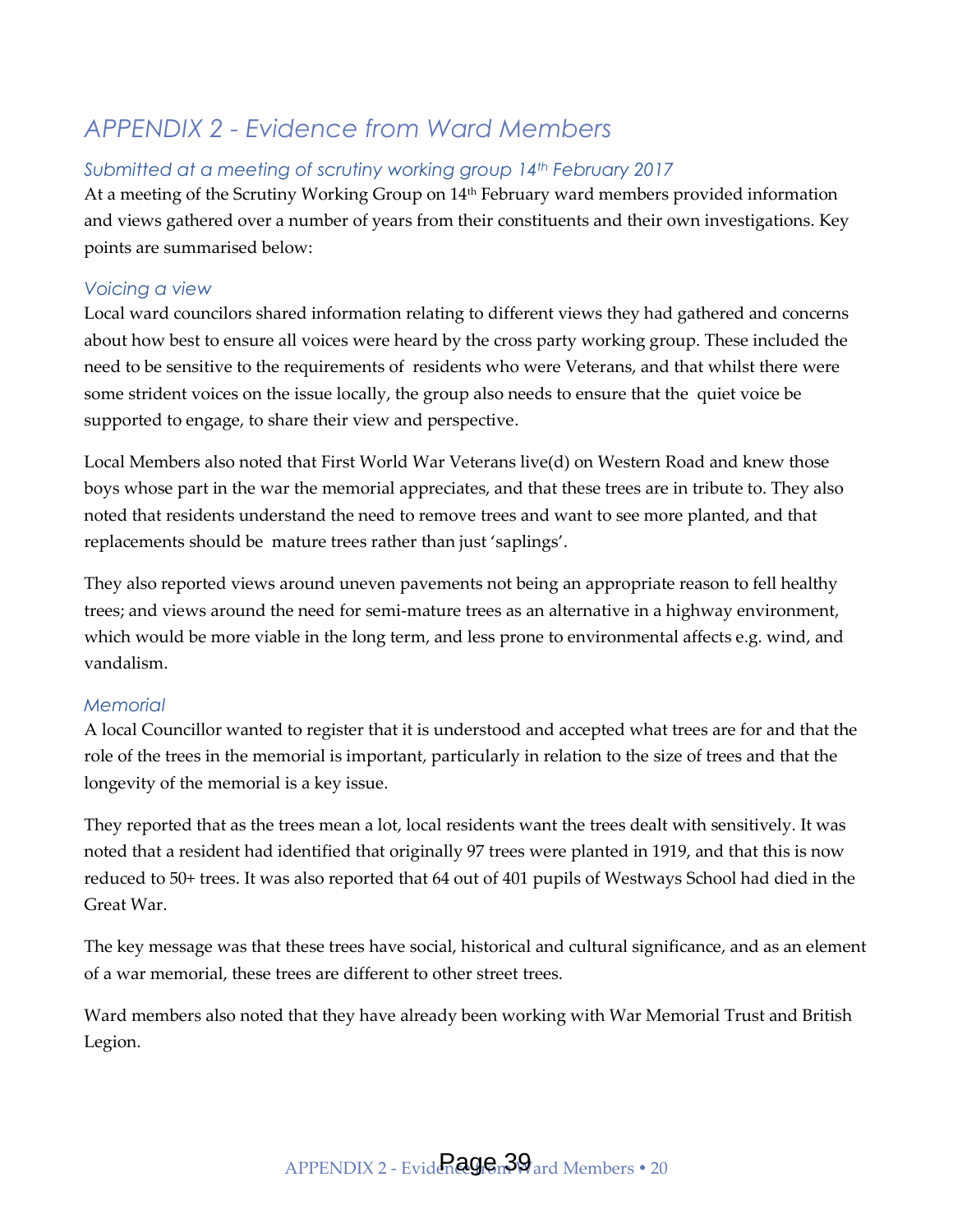#### *Practical issues with trees*

Local Members noted that some residents had indicated that trees on Western Road are overgrown, blocking light and warmth from sun, and requiring residents to have their heating and indoor lights on in daytime during the summer. These residents would prefer the trees to be replaced with more appropriate highway trees. Members also noted that concerns and problems with trees had been identified in 2014, that residents had informed them of:

- incidents of personal injury resulting from tree root trips
- people being unable to use slippy pavements because of sap/secretions under certain weather circumstances, and
- incidents of property damage from tree roots.

The Members also noted that the trees have an environmental importance, taking pollutants from the air on a busy road. They noted that residents have volunteered to assist with street maintenance such as clearing leaves and putting down grit. They informed the working group that there are 23 trees in the memorial identified for removal, 3 of which are dead or dying, with the remainder planned for removal because of pavement damage. Ward members said they wanted to know whether it was possible to use 'semi-mature' trees as an alternative in a highway environment.

#### *Stakeholders*

The Ward members suggested a range of stakeholders for the group to consider and invite evidence from.

The working group also talked with the local councilors about how best to involve the residents of Western Road, to ensure their voice was heard directly by the Group. The ward Members also noted that there are a number of individual local residents who have considerable expertise in local history, landscape management, and heritage and encouraged the group to take on board their evidence and that of experts who have been working with local community groups.

Ward members on 14th February 2017 also made a number of other points to the working group relating to, making a site visit and when might be best for that to take place, as well as the need for transparency and clarity around the work of the scrutiny working group and their approach to local engagement.

Ward Members also asked the working group to consider the policy context within which it is being asked to do its work e.g. whether there are adequate strategies/ policies in place for street trees and for memorials, whether exceptions to the policies are warranted, and the need for the recommendations to be evidence based including consideration of the comments made by community and local interest groups and the Independent Tree Panel Report.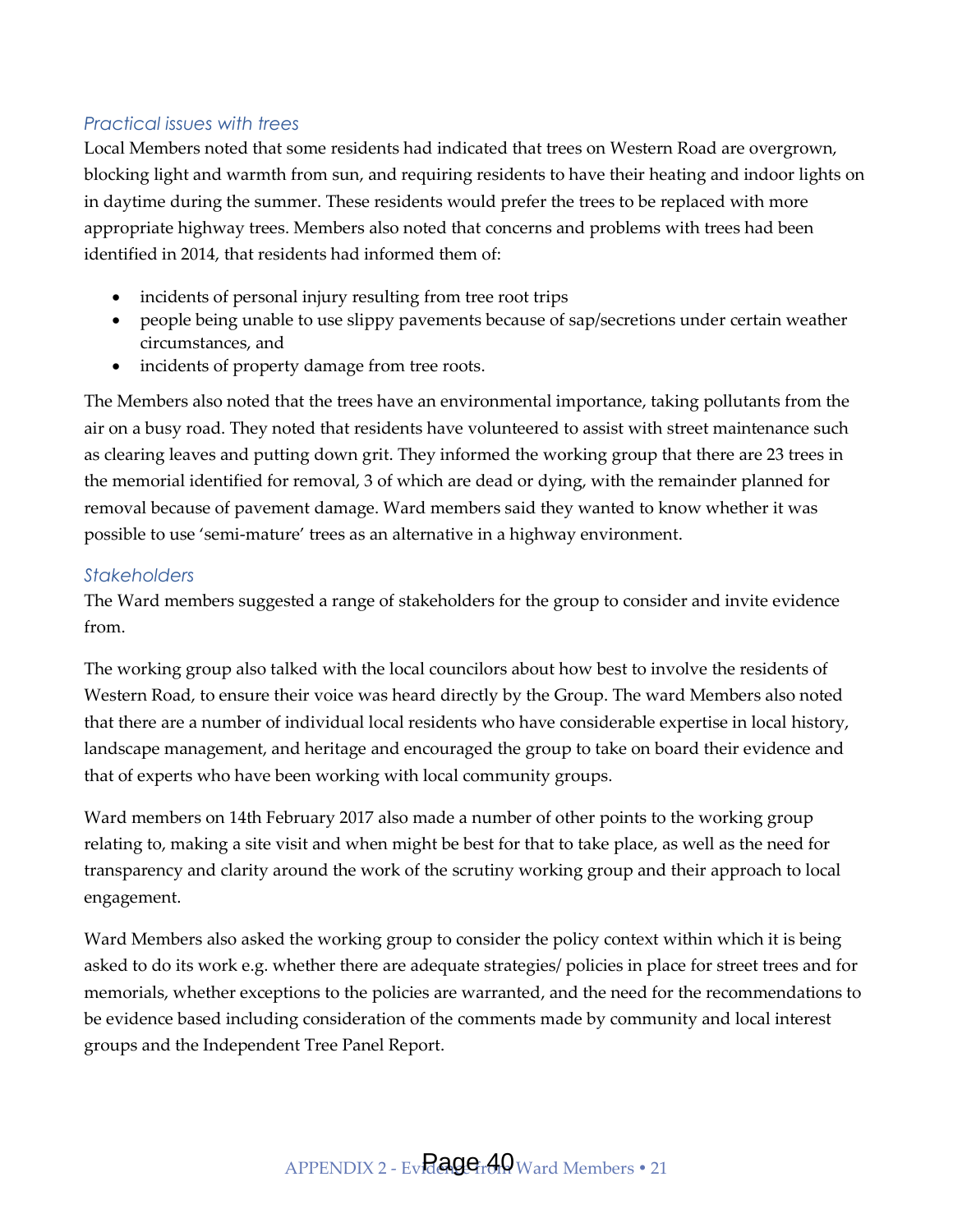#### *Submitted at a meeting of scrutiny working group 9th March 2017*

Ward members presented number of further matters at a second meeting with the working group in relation to community engagement, a public meeting, scrutiny working group purpose, Streets Ahead/Amey process, Western Road trees, and the War Memorial Trust.

Key points included:

- Questions about when and how community views will be heard and concerns around communication from Amey.
- Concerns that the Council has let people down on the trees and is not hearing the views of the residents on Western Road, many of who recognise that some trees might have to come out, but they should be replaced in sensitive way.
- Concerns about the range of engineering solutions referred to in the Streets Ahead contract, and discrepancies in which to be removed and not, to what extent the policy of solutions is being applied.
- The role of the working group in restoring the community faith in the council on trees and importance of communicating to people about its work.
- The role of the Scrutiny Working Group and their task of making recommendations after taking evidence, but not decisions on individual trees.
- The plans of the working group to engage with local residents with local members and Local Members views on how best to do this.
- Whether it is the responsibility of Amey to go above and beyond and consider changing the ownership of the memorial e.g. Asset of Community Value or Community Land Trusts. The working group discussed changing ownership and relating to liability for fallen trees and issues around unadopting parts of the highway.
- Whether funding for engineering solutions can be found for this memorial under the war memorial policy.
- The lack of maintenance of trees at the Memorial over a significant period
- Engagement by a ward Member with the War Memorial Trust who shared that they advise conservation and best practice and advocate to preserve and restore.
- In response to questions from the working group ward members replied:
	- o the vista is as now, and would not want 97 trees on Western Road only, some were replaced previously; that should conserve and keep what is there as much as possible, if desirable restore back up to original intention.
	- $\circ$  To restore is a different ask, the memorial is not the view, it is the trees, they are the living memorial. Ward members emphasised retention of a memorial is what is important and that they would need to ask the residents what they want if an intention to restore to 97 trees on Western Road and Mona Avenue (Gillott Street).